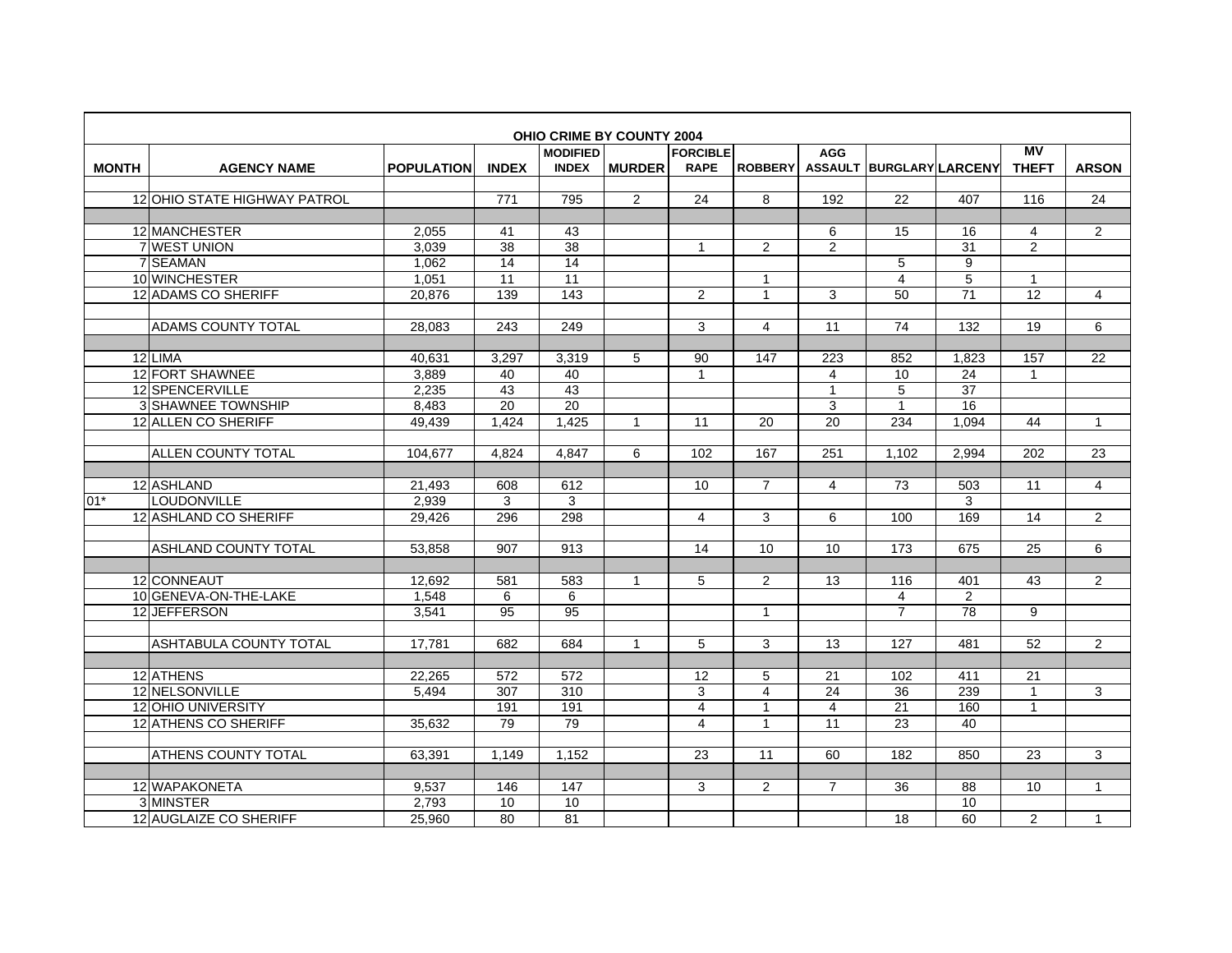|              |                                            |                   |                 | <b>MODIFIED</b> |                | <b>FORCIBLE</b> |                         | <b>AGG</b>        |                          |                  | <b>MV</b>            |                                |
|--------------|--------------------------------------------|-------------------|-----------------|-----------------|----------------|-----------------|-------------------------|-------------------|--------------------------|------------------|----------------------|--------------------------------|
| <b>MONTH</b> | <b>AGENCY NAME</b>                         | <b>POPULATION</b> | <b>INDEX</b>    | <b>INDEX</b>    | <b>MURDER</b>  | <b>RAPE</b>     | <b>ROBBERY</b>          |                   | ASSAULT BURGLARY LARCENY |                  | <b>THEFT</b>         | <b>ARSON</b>                   |
|              |                                            |                   |                 |                 |                |                 |                         |                   |                          |                  |                      |                                |
|              | <b>AUGLAIZE COUNTY TOTAL</b>               | 38.290            | 236             | 238             |                | 3               | 2                       | $\overline{7}$    | 54                       | 158              | 12                   | $\overline{2}$                 |
|              |                                            |                   |                 |                 |                |                 |                         |                   |                          |                  |                      |                                |
|              | 9BARNESVILLE                               | 4,205             | 8               | 8               |                | 1               |                         | 1                 |                          | 5                | $\mathbf 1$          |                                |
|              | 12 BELLAIRE                                | 4,776             | 234             | 234             |                |                 | $\overline{4}$          | 3                 | 26                       | 193              | 8                    |                                |
|              | 12 BRIDGEPORT                              | 2,129             | 42              | 42              | $\mathbf{1}$   |                 |                         | 1                 | $\overline{12}$          | $\overline{28}$  |                      |                                |
|              | 12 SHADYSIDE                               | 3,615             | 68              | 68              |                |                 |                         |                   | 9                        | 57               | $\overline{2}$       |                                |
|              | 12 BETHESDA                                | 1.402             | $\overline{20}$ | 20              |                |                 |                         | $\mathbf{1}$      | $\overline{4}$           | 15               |                      |                                |
|              | 12 RICHLAND TOWNSHIP                       | 8.930             | 36              | 36              |                |                 |                         |                   | $\mathbf{1}$             | 35               |                      |                                |
|              | 12 BELMONT CO SHERIFF                      | 35,963            | 434             | 439             | $\mathbf{1}$   | 5               | 5                       | 11                | 126                      | $\overline{250}$ | 36                   | 5                              |
|              |                                            |                   |                 |                 |                |                 |                         |                   |                          |                  |                      |                                |
|              | BELMONT COUNTY TOTAL                       | 61.020            | 842             | 847             | $\overline{2}$ | 6               | 9                       | 17                | 178                      | 583              | 47                   | 5                              |
|              |                                            |                   |                 |                 |                |                 |                         |                   |                          |                  |                      |                                |
|              | 12 MOUNT ORAB                              | 2.706             | 138             | 138             |                |                 | 3                       |                   | 15                       | 120              |                      |                                |
|              | 12 BROWN CO SHERIFF                        | 39,514            | 642             | 653             |                | 9               | 8                       | 9                 | 212                      | 360              | 44                   | 11                             |
|              |                                            |                   |                 |                 |                |                 |                         |                   |                          |                  |                      |                                |
|              | <b>BROWN COUNTY TOTAL</b>                  | 42.220            | 780             | 791             |                | 9               | 11                      | 9                 | 227                      | 480              | 44                   | $\overline{11}$                |
|              |                                            |                   |                 |                 |                |                 |                         |                   |                          |                  |                      |                                |
| $12*$        | <b>MIDDLETOWN</b>                          | 49.837            | 3.438           | 3.447           | 1              | 21              | 56                      | 70                | 679                      | 2.482            | 129                  | 9                              |
|              | 12 FAIRFIELD                               | 42,630            | 1,651           | 1,657           | $\mathbf{1}$   | 16              | 28                      | 76                | 231                      | 1,178            | 121                  | 6                              |
|              | 12 HAMILTON                                | 60,886            | 5,757           | 5,786           | 3              | $\overline{78}$ | 209                     | 250               | 1,159                    | 3,458            | 600                  | 29                             |
| $12*$        | <b>MONROE</b>                              | 11,249            | 767             | 767             | 1              | 9               | 9                       | 80                | 94                       | 548              | $\overline{26}$      |                                |
|              | 12 OXFORD                                  | 22,328            | 820             | 820             |                | 5               | 9                       | 70                | 126                      | 591              | 19                   |                                |
|              | 12 TRENTON                                 | 9,973             | 155             | 155             |                | $\mathbf{1}$    |                         |                   | 38                       | 115              | $\mathbf{1}$         |                                |
|              | 12 WEST CHESTER TOWNSHIP                   | 53,361            | 1,773           | 1,785           |                | $\overline{21}$ | 18                      | 30                | 325                      | 1,303            | 76                   | $\overline{12}$                |
|              | 12 MIAMI UNIVERSITY                        |                   | 179             | 179             |                | $\overline{2}$  | $\mathbf{1}$            | 6                 | 19                       | 151              |                      |                                |
|              |                                            |                   | 747             | 747             |                | 5               | 3                       | 252               | 89                       | 366              |                      |                                |
| $12*$        | 12 FAIRFIELD TOWNSHIP                      | 16,573<br>2.267   | 127             | 128             |                | $\overline{2}$  | $\overline{4}$          | 2                 | 18                       | 93               | 32<br>8              |                                |
|              | <b>SHARONVILLE</b><br>12 BUTLER CO SHERIFF |                   | 1,281           | 1,298           | $\overline{2}$ | $\overline{14}$ | $\overline{13}$         | 20                | $\overline{370}$         | 807              | $\overline{55}$      | $\mathbf 1$<br>$\overline{17}$ |
|              |                                            | 74,800            |                 |                 |                |                 |                         |                   |                          |                  |                      |                                |
|              | <b>BUTLER COUNTY TOTAL</b>                 |                   |                 |                 |                | 174             | 350                     |                   |                          |                  |                      | 74                             |
|              |                                            | 343.904           | 16,695          | 16,769          | 8              |                 |                         | 856               | 3,148                    | 11.092           | 1.067                |                                |
| $11*$        | <b>MAGNOLIA</b>                            | 323               |                 |                 |                |                 |                         |                   |                          |                  |                      |                                |
|              |                                            | 22.824            | 19<br>268       | 19<br>269       |                | 12              |                         | $\mathbf{1}$<br>6 | 5<br>88                  | 11<br>139        | $\overline{2}$<br>21 | $\mathbf{1}$                   |
|              | 12 CARROLL CO SHERIFF                      |                   |                 |                 |                |                 | 2                       |                   |                          |                  |                      |                                |
|              |                                            |                   |                 |                 |                |                 |                         |                   |                          |                  |                      |                                |
|              | ICARROLL COUNTY TOTAL                      | 23.147            | 287             | 288             |                | 12              | 2                       | $\overline{7}$    | 93                       | 150              | 23                   | $\mathbf{1}$                   |
|              |                                            |                   |                 |                 |                |                 |                         |                   |                          |                  |                      |                                |
|              | 12 URBANA                                  | 11.621            | 408             | 411             |                | $\overline{c}$  | $\overline{\mathbf{c}}$ | 8                 | 83                       | 294              | 19                   | 3                              |
|              | 12 CHAMPAIGN CO SHERIFF                    | 26,268            | 442             | 446             | $\mathbf{1}$   | $\overline{c}$  | $\mathbf{2}$            | 10                | 118                      | 286              | 23                   | 4                              |
|              |                                            |                   |                 |                 |                |                 |                         |                   |                          |                  |                      |                                |
|              | ICHAMPAIGN COUNTY TOTAL                    | 37.889            | 850             | 857             | $\mathbf{1}$   | $\overline{4}$  | $\overline{4}$          | 18                | 201                      | 580              | 42                   | $\overline{7}$                 |
|              |                                            |                   |                 |                 |                |                 |                         |                   |                          |                  |                      |                                |
|              | 12 SPRINGFIELD                             | 64,614            | 6.657           | 6,673           | 6              | 55              | 261                     | 168               | 1.509                    | 4,151            | 507                  | 16                             |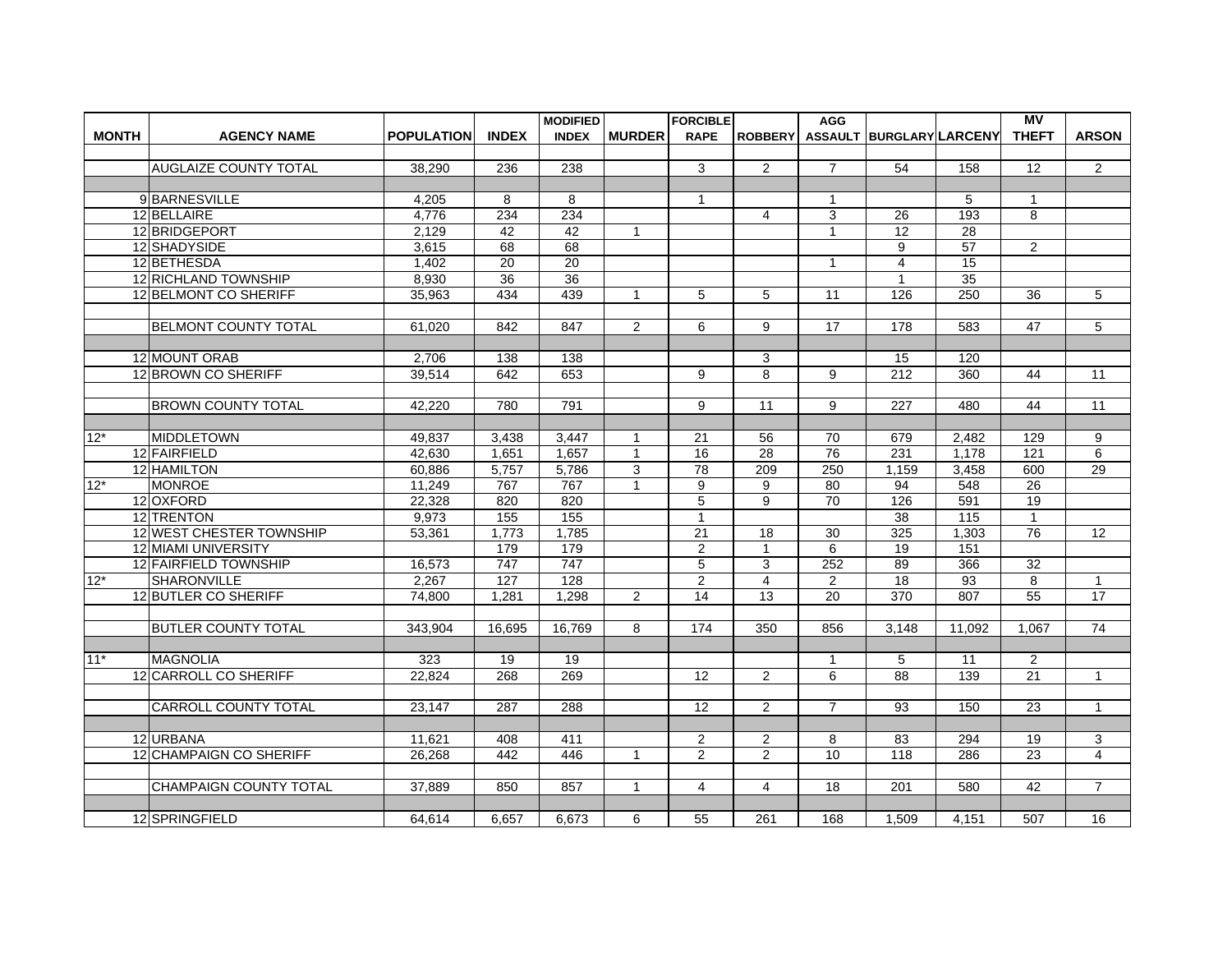|              |                                |                   |              | <b>MODIFIED</b>  |                | <b>FORCIBLE</b> |                 | <b>AGG</b>      |                          |                  | <b>MV</b>       |                 |
|--------------|--------------------------------|-------------------|--------------|------------------|----------------|-----------------|-----------------|-----------------|--------------------------|------------------|-----------------|-----------------|
| <b>MONTH</b> | <b>AGENCY NAME</b>             | <b>POPULATION</b> | <b>INDEX</b> | <b>INDEX</b>     | <b>MURDER</b>  | <b>RAPE</b>     | <b>ROBBERY</b>  |                 | ASSAULT BURGLARY LARCENY |                  | <b>THEFT</b>    | <b>ARSON</b>    |
|              | 10 SOUTH VIENNA                | 503               | 12           | 12               |                |                 |                 |                 |                          | 11               | $\mathbf 1$     |                 |
|              | 12 GERMAN TOWNSHIP             | 7.764             | 294          | 294              |                |                 | 3               |                 | 43                       | 238              | 10              |                 |
|              | 12 CLARK CO SHERIFF            | 68.657            | 2,239        | 2,251            | $\overline{2}$ | $\overline{25}$ | $\overline{28}$ | 35              | 603                      | 1,380            | 166             | $\overline{12}$ |
|              |                                |                   |              |                  |                |                 |                 |                 |                          |                  |                 |                 |
|              | <b>ICLARK COUNTY TOTAL</b>     | 141.538           | 9.202        | 9,230            | 8              | 80              | 292             | 203             | 2.155                    | 5.780            | 684             | 28              |
|              |                                |                   |              |                  |                |                 |                 |                 |                          |                  |                 |                 |
| $12*$        | <b>MILFORD</b>                 | 6.378             | 176          | 176              |                | $\overline{2}$  | 3               | 3               | 13                       | 146              | 9               |                 |
|              | 12 GOSHEN TOWNSHIP             | 15,062            | 346          | $\overline{350}$ |                | $\mathbf{1}$    | 3               | $\overline{22}$ | 78                       | $\overline{220}$ | $\overline{22}$ | 4               |
|              | 12 MIAMI TOWNSHIP              | 38,378            | 839          | 842              |                | 15              | $\overline{7}$  | 14              | 85                       | 665              | 53              | 3               |
|              | 12 UNION TOWNSHIP              | 43,011            | 1,458        | 1,458            |                | $\overline{2}$  | 22              | 5               | 195                      | 1,218            | 16              |                 |
|              | 12 PIERCE TOWNSHIP             | 13.028            | 262          | 267              |                | $\overline{7}$  | $\overline{4}$  | 5               | 43                       | 198              | 5               | 5               |
|              | 12 CLERMONT CO SHERIFF         | 63,567            | 1,649        | 1,669            |                | 48              | 6               | 19              | 422                      | 1,059            | 95              | 20              |
|              |                                |                   |              |                  |                |                 |                 |                 |                          |                  |                 |                 |
|              | <b>ICLERMONT COUNTY TOTAL</b>  | 179,424           | 4.730        | 4.762            |                | 75              | 45              | 68              | 836                      | 3.506            | 200             | 32              |
|              |                                |                   |              |                  |                |                 |                 |                 |                          |                  |                 |                 |
|              | 4BLANCHESTER                   | 4.317             | 17           | 17               |                |                 | $\mathbf{1}$    | $\overline{4}$  | 3                        | 8                | $\mathbf{1}$    |                 |
|              | 12 WILMINGTON                  | 12.212            | 755          | 755              |                | 8               | $\overline{13}$ | $\overline{47}$ | 109                      | 566              | $\overline{12}$ |                 |
|              | 12 CLINTON CO SHERIFF          | 25,312            | 181          | 182              |                | 3               | $\mathbf{1}$    | $\overline{13}$ | 41                       | 115              | 8               | $\mathbf{1}$    |
|              |                                |                   |              |                  |                |                 |                 |                 |                          |                  |                 |                 |
|              | ICLINTON COUNTY TOTAL          | 41.841            | 953          | 954              |                | 11              | 15              | 64              | 153                      | 689              | 21              | $\mathbf{1}$    |
|              |                                |                   |              |                  |                |                 |                 |                 |                          |                  |                 |                 |
|              | 12 EAST PALESTINE              | 4.845             | 164          | 164              |                | $\overline{2}$  | 1               | 5               | 19                       | 130              | $\overline{7}$  |                 |
|              | 12 SALEM                       | 12,126            | 80           | 80               |                |                 | $\mathbf{1}$    |                 | 9                        | 58               | 12              |                 |
|              | 12 WELLSVILLE                  | 4,097             | 124          | 124              |                | 1               |                 | 26              | $\overline{22}$          | 62               | 13              |                 |
| $02*$        | <b>WASHINGTONVILLE</b>         | 423               | $\mathbf{1}$ | $\mathbf{1}$     |                |                 |                 |                 | $\mathbf{1}$             |                  |                 |                 |
|              | 12 COLUMBIANA CO SHERIFF       | 68.027            | 312          | 313              |                | 11              | 4               |                 | 114                      | 155              | 28              | $\mathbf{1}$    |
|              |                                |                   |              |                  |                |                 |                 |                 |                          |                  |                 |                 |
|              | ICOLUMBIANA COUNTY TOTAL       | 89.518            | 681          | 682              |                | 14              | 6               | 31              | 165                      | 405              | 60              | $\overline{1}$  |
|              |                                |                   |              |                  |                |                 |                 |                 |                          |                  |                 |                 |
|              | 12 COSHOCTON CO SHERIFF        | 37,207            | 565          | 565              |                |                 |                 |                 | 93                       | 450              | 22              |                 |
|              |                                |                   |              |                  |                |                 |                 |                 |                          |                  |                 |                 |
|              | <b>ICOSHOCTON COUNTY TOTAL</b> | 37.207            | 565          | 565              |                |                 |                 |                 | 93                       | 450              | 22              |                 |
|              |                                |                   |              |                  |                |                 |                 |                 |                          |                  |                 |                 |
| $10*$        | <b>CRESTLINE</b>               | 4,981             | 32           | $\overline{32}$  |                |                 | $\mathbf{1}$    |                 | 13                       | 18               |                 |                 |
|              | 12 GALION                      | 11.514            | 544          | 545              |                | 6               | $\mathbf{1}$    | 18              | 79                       | 430              | 10              | $\mathbf{1}$    |
|              | 12 CRAWFORD CO SHERIFF         | 16,719            | 262          | 263              |                |                 | $\mathbf{2}$    | $\overline{7}$  | 71                       | 180              | 2               | $\mathbf{1}$    |
|              |                                |                   |              |                  |                |                 |                 |                 |                          |                  |                 |                 |
|              | <b>ICRAWFORD COUNTY TOTAL</b>  | 33,214            | 838          | 840              |                | 6               | 4               | 25              | 163                      | 628              | 12              | $\overline{2}$  |
|              |                                |                   |              |                  |                |                 |                 |                 |                          |                  |                 |                 |
|              | 12 CLEVELAND                   | 462,260           | 33,135       | 33,577           | 79             | 536             | 3,294           | 2,098           | 8,136                    | 13,174           | 5,818           | 442             |
|              | 11 BAY VILLAGE                 | 15,763            | 13           | 13               |                |                 |                 | $\overline{7}$  | 5                        | 1                |                 |                 |
|              | 5BEDFORD                       | 13,818            |              |                  |                |                 |                 |                 |                          |                  |                 |                 |
|              | 12 BEDFORD HEIGHTS             | 11,212            | 290          | 292              |                | 1               | 8               | 12              | 40                       | 169              | 60              | 2               |
|              |                                |                   |              |                  |                |                 |                 |                 |                          |                  |                 |                 |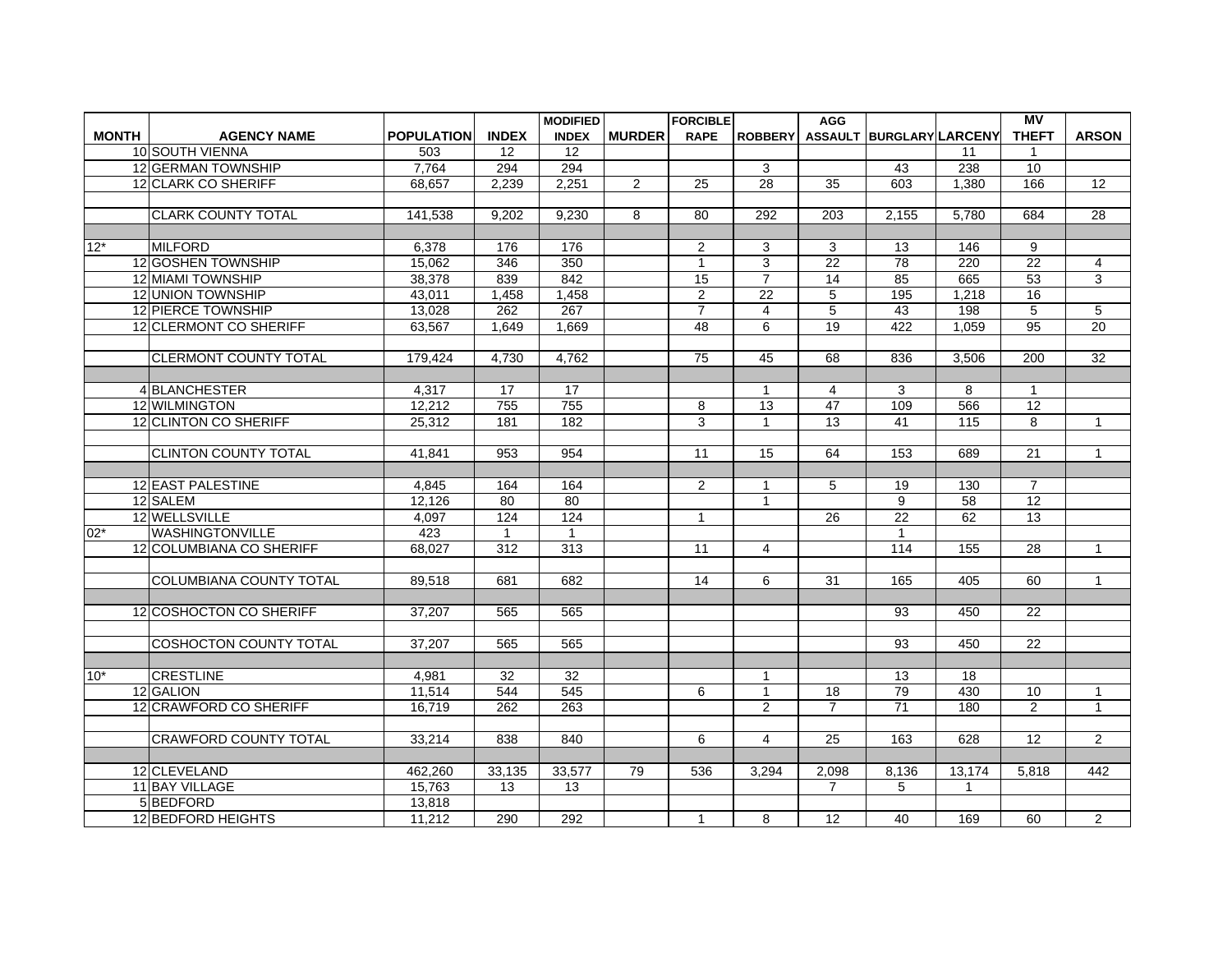|              |                               |                   |                 | <b>MODIFIED</b>  |               | <b>FORCIBLE</b> |                 | <b>AGG</b>      |                          |                  | <b>MV</b>               |                 |
|--------------|-------------------------------|-------------------|-----------------|------------------|---------------|-----------------|-----------------|-----------------|--------------------------|------------------|-------------------------|-----------------|
| <b>MONTH</b> | <b>AGENCY NAME</b>            | <b>POPULATION</b> | <b>INDEX</b>    | <b>INDEX</b>     | <b>MURDER</b> | <b>RAPE</b>     | <b>ROBBERY</b>  |                 | ASSAULT BURGLARY LARCENY |                  | <b>THEFT</b>            | <b>ARSON</b>    |
|              | 12 BEREA                      | 18,543            | 400             | 404              |               | $\overline{2}$  | $\overline{2}$  | 30              | 43                       | 303              | 20                      | 4               |
|              | 12 BRECKSVILLE                | 13,501            | $\overline{78}$ | 78               |               | $\mathbf{1}$    |                 | $\overline{4}$  | $\overline{11}$          | 62               |                         |                 |
|              | 12 BROADVIEW HEIGHTS          | 16,755            | 129             | 129              |               |                 | $\overline{4}$  | $\overline{15}$ | $\overline{20}$          | $\overline{75}$  | 15                      |                 |
|              | 12 BROOKLYN                   | 11,299            | 418             | 418              |               |                 | 15              | 5               | 48                       | 304              | 46                      |                 |
|              | 12 BROOKLYN HEIGHTS           | 1,552             | $\overline{27}$ | 27               |               |                 |                 |                 | 5                        | 15               | $\overline{7}$          |                 |
|              | 12 BROOK PARK                 | 20.721            | $\overline{97}$ | 97               |               | $\mathbf{1}$    |                 | 18              | $\overline{2}$           | 43               | 33                      |                 |
|              | 1 CHAGRIN FALLS               | 3,920             |                 |                  |               |                 |                 |                 |                          |                  |                         |                 |
|              | 12 CLEVELAND HEIGHTS          | 49,115            | 682             | 682              |               | $\overline{1}$  | 12              |                 | 85                       | 501              | 83                      |                 |
|              | 12 EAST CLEVELAND             | 26.308            | 71              | $\overline{71}$  |               | $\mathbf{1}$    | $\overline{1}$  | 62              |                          |                  | $\overline{7}$          |                 |
|              | 12 EUCLID                     | 51,364            | 1,970           | 1,987            | 2             | 29              | 88              | 78              | 321                      | 1,253            | 199                     | 17              |
|              | 11 FAIRVIEW PARK              | 17,122            | $\overline{14}$ | $\overline{14}$  |               |                 |                 | $\overline{2}$  |                          | 9                | $\overline{\mathbf{3}}$ |                 |
|              | 12 GARFIELD HEIGHTS           | 29.942            | 935             | 941              |               | $\overline{7}$  | 40              | 47              | 209                      | 584              | 48                      | 6               |
|              | 12 GATES MILLS                | 2,437             | 3               | 3                |               |                 |                 |                 |                          | 3                |                         |                 |
|              | 12 HIGHLAND HEIGHTS           | 8,529             | 94              | 94               | $\mathbf{1}$  |                 |                 | $\mathbf{1}$    | 6                        | $\overline{80}$  | 6                       |                 |
| $12*$        | <b>HUNTING VALLEY</b>         | 575               | $\overline{2}$  | $\overline{2}$   |               |                 |                 |                 | $\overline{2}$           |                  |                         |                 |
|              | 2 INDEPENDENCE                | 7,110             | $\overline{7}$  | $\overline{7}$   |               |                 | $\overline{1}$  |                 |                          | $\overline{4}$   | $\overline{2}$          |                 |
|              | 12 LAKEWOOD                   | 54.488            | 1,321           | 1,325            | $\mathbf{1}$  | $\overline{7}$  | 39              | 77              | 294                      | 793              | 110                     | $\overline{4}$  |
|              | 12 LYNDHURST                  | 14,905            | 42              | 42               |               |                 | $\mathbf{1}$    |                 |                          | 35               | $\sqrt{5}$              |                 |
|              | 10 MAPLE HEIGHTS              | 25,542            | 457             | 457              | 1             | $\mathbf{1}$    | 29              | 8               | 120                      | 251              | 47                      |                 |
|              | 5 MAYFIELD HEIGHTS            | 18.960            | $\overline{50}$ | 50               |               |                 |                 | $\mathbf{1}$    | 6                        | 40               | 3                       |                 |
|              | 12 MAYFIELD VILLAGE           | 3,358             | 86              | 86               |               | $\mathbf{1}$    |                 |                 | $\overline{12}$          | $\overline{71}$  | 2                       |                 |
|              | 12 NORTH OLMSTED              | 33,549            | 538             | 543              |               | $\overline{2}$  | 14              | 16              | 64                       | 393              | 49                      | 5               |
|              | 12 NORTH ROYALTON             | 29.658            | 155             | 156              |               | $\overline{4}$  | 3               | 19              | 49                       | 70               | 10                      | $\mathbf{1}$    |
|              | 6 OAKWOOD VILLAGE             | 3,650             | $\overline{a}$  | $\overline{2}$   |               |                 |                 | $\overline{2}$  |                          |                  |                         |                 |
|              | 12 OLMSTED FALLS              | 8.462             | 136             | 137              |               | $\overline{2}$  |                 | 6               | 28                       | $\overline{94}$  | 6                       | $\mathbf{1}$    |
|              | 12 PARMA                      | 84,031            | 1,904           | 1,918            |               | $\overline{17}$ | 53              | $\overline{72}$ | 390                      | 1,229            | 143                     | $\overline{14}$ |
|              | 12 PARMA HEIGHTS              | 21.252            | 533             | 535              |               | 10              | 14              | 18              | $\overline{96}$          | 345              | 50                      | $\overline{2}$  |
|              | 7 PEPPER PIKE                 | 5,971             | 5               | 5                |               |                 |                 | 3               |                          | 2                |                         |                 |
|              | 10 RICHMOND HEIGHTS           | 10,877            | 32              | 32               |               |                 |                 | $\mathbf{1}$    | $\mathbf{1}$             | 26               | $\overline{4}$          |                 |
|              | 12 SEVEN HILLS                | 12,123            | 114             | 116              |               |                 | $\overline{4}$  | 9               | 19                       | 76               | 6                       | 2               |
|              | <b>8 SHAKER HEIGHTS</b>       | 28,517            | 511             | 516              |               | 6               | 30              | $\overline{11}$ | 118                      | 306              | 40                      | $\overline{5}$  |
|              | 12 SOLON                      | 22,293            | 279             | 281              |               | 3               | $\overline{7}$  | 5               | $\overline{22}$          | 237              | 5                       | $\overline{c}$  |
|              | 12 SOUTH EUCLID               | 22,906            | 502             | 506              |               | 3               | $\overline{25}$ | $\overline{7}$  | 78                       | 355              | $\overline{34}$         | $\overline{4}$  |
|              | 12 STRONGSVILLE               | 44,650            | 380             | 380              |               |                 |                 |                 | 29                       | 328              | 23                      |                 |
|              | 12 UNIVERSITY HEIGHTS         | 13.751            | 282             | 288              |               | $\overline{7}$  | 15              | 10              | 26                       | $\overline{219}$ | 5                       | 6               |
|              | 12 WALTON HILLS               | 2,396             | 55              | $\overline{55}$  |               |                 | $\mathbf{1}$    | 2               | 10                       | 39               | 3                       |                 |
|              | 12 WARRENSVILLE HEIGHTS       | 14,749            | 404             | 406              |               | 15              | $\overline{21}$ | 15              | $\overline{98}$          | 181              | 74                      | $\overline{2}$  |
|              | 12 HIGHLAND HILLS             | 1.608             | $\overline{4}$  | $\overline{4}$   |               |                 |                 | 3               |                          | $\mathbf{1}$     |                         |                 |
|              | 12 WESTLAKE                   | 32,089            | $\overline{28}$ | 28               |               |                 |                 | $\overline{1}$  | 2                        | 13               | $\overline{12}$         |                 |
|              | 12 CLEVELAND STATE UNIVERSITY |                   | 246             | $\overline{247}$ |               |                 | 2               | $\mathbf{1}$    | 3                        | $\overline{222}$ | $\overline{18}$         | $\mathbf{1}$    |
|              | 12 CLEVELAND METRO PARKS      |                   | 168             | 178              |               |                 | 3               | $\overline{7}$  | $\overline{2}$           | 145              | $\overline{11}$         | 10              |
|              | 12 CUYAHOGA COMMUNITY COLLEGE |                   | 96              | 96               |               |                 | $\overline{2}$  | $\mathbf{1}$    | 2                        | 88               | 3                       |                 |
|              | 12 GREATER CLEVELAND R        |                   | 148             | 151              |               | $\overline{2}$  | $\overline{37}$ | 30              | 6                        | 46               | $\overline{27}$         | 3               |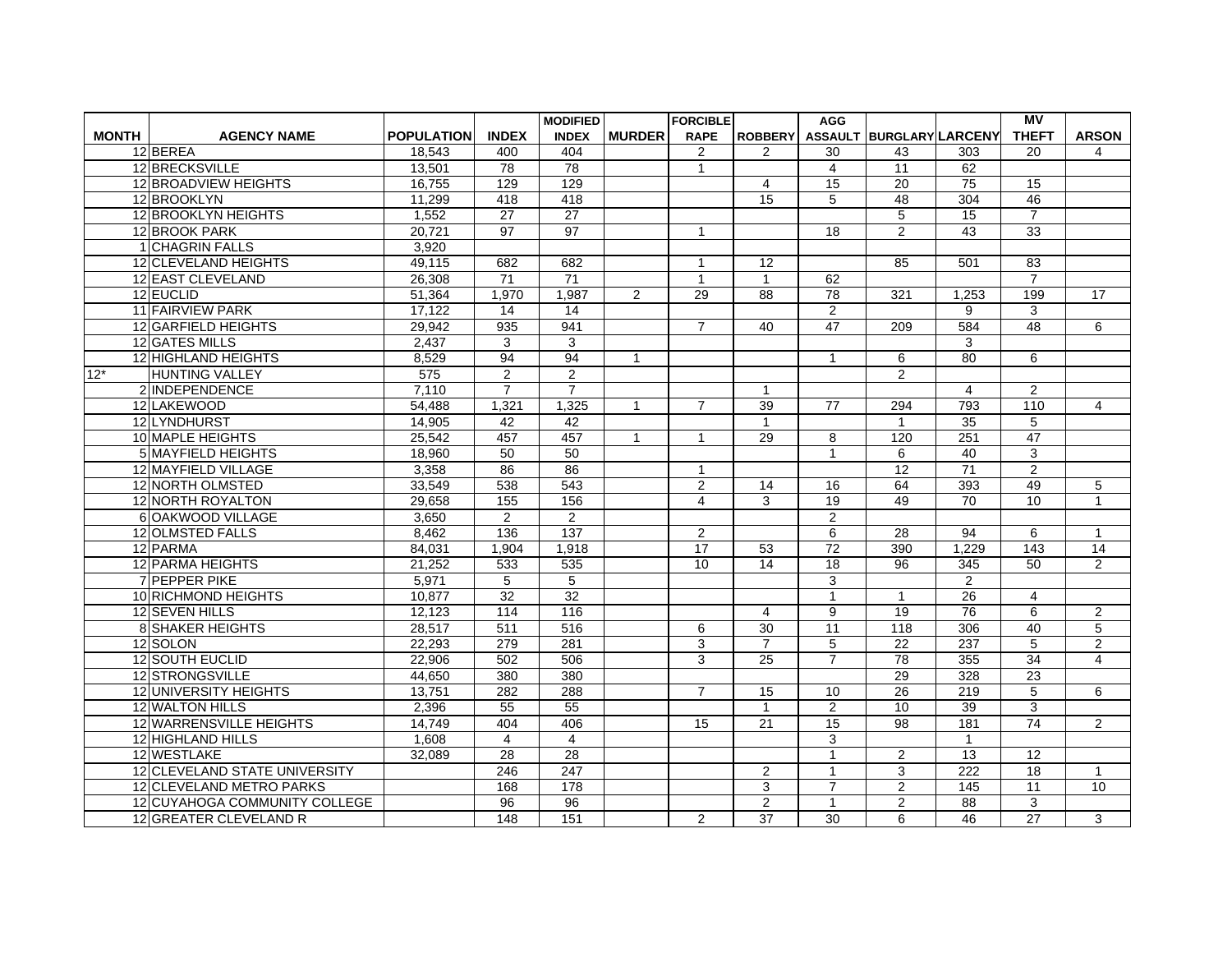|              |                               |                   |                 | <b>MODIFIED</b>  |                | <b>FORCIBLE</b> |                         | <b>AGG</b>      |                          |                  | <b>MV</b>       |                 |
|--------------|-------------------------------|-------------------|-----------------|------------------|----------------|-----------------|-------------------------|-----------------|--------------------------|------------------|-----------------|-----------------|
| <b>MONTH</b> | <b>AGENCY NAME</b>            | <b>POPULATION</b> | <b>INDEX</b>    | <b>INDEX</b>     | <b>MURDER</b>  | <b>RAPE</b>     | <b>ROBBERY</b>          |                 | ASSAULT BURGLARY LARCENY |                  | <b>THEFT</b>    | <b>ARSON</b>    |
|              |                               |                   |                 |                  |                |                 |                         |                 |                          |                  |                 |                 |
|              | İCUYAHOGA COUNTY TOTAL        | 1.291.631         | 46.843          | 47,376           | 84             | 659             | 3,765                   | 2.704           | 10.409                   | 22.185           | 7,037           | 533             |
|              |                               |                   |                 |                  |                |                 |                         |                 |                          |                  |                 |                 |
|              | 12 GREENVILLE                 | 13,261            | 543             | 549              |                | $\overline{7}$  | 9                       | 35              | 97                       | 367              | 28              | 6               |
|              | 1 ANSONIA                     | 1.125             |                 |                  |                |                 |                         |                 |                          |                  |                 |                 |
|              | 12 ARCANUM                    | 2,047             | $\overline{20}$ | $\overline{20}$  |                |                 |                         |                 | 6                        | $\overline{13}$  | $\mathbf{1}$    |                 |
| $12*$        | <b>BRADFORD</b>               | 805               | $\overline{4}$  | $\overline{4}$   |                |                 |                         |                 | $\overline{2}$           | $\mathbf{1}$     | $\mathbf 1$     |                 |
|              | 12 DARKE CO SHERIFF           | 34.116            | 381             | 383              |                | 6               |                         | 10              | 129                      | $\overline{215}$ | $\overline{21}$ | 2               |
|              |                               |                   |                 |                  |                |                 |                         |                 |                          |                  |                 |                 |
|              | <b>DARKE COUNTY TOTAL</b>     | 51,354            | 948             | 956              |                | 13              | 9                       | 45              | 234                      | 596              | 51              | 8               |
|              |                               |                   |                 |                  |                |                 |                         |                 |                          |                  |                 |                 |
|              | 12 HICKSVILLE                 | 3.572             | 158             | 158              |                |                 |                         | 3               | 30                       | 119              | 6               |                 |
|              | 12 DEFIANCE CO SHERIFF        | 19,365            | 612             | 615              |                | $\overline{4}$  | 8                       | $\overline{7}$  | $\overline{135}$         | 438              | $\overline{20}$ | 3               |
|              |                               |                   |                 |                  |                |                 |                         |                 |                          |                  |                 |                 |
|              | <b>IDEFIANCE COUNTY TOTAL</b> | 22.937            | 770             | 773              |                | $\overline{4}$  | 8                       | 10              | 165                      | 557              | 26              | 3               |
|              |                               |                   |                 |                  |                |                 |                         |                 |                          |                  |                 |                 |
| $12*$        | <b>COLUMBUS</b>               | 2.542             | 190             | $\overline{192}$ |                | $\overline{2}$  | 10                      | 6               | 44                       | 102              | 26              | 2               |
|              | 12 DELAWARE                   | 28,416            | 1,119           | 1,139            |                | 35              | 17                      | $\overline{22}$ | 223                      | 793              | 29              | $\overline{20}$ |
|              | 12 POWELL                     | 8,196             | 79              | 79               |                |                 |                         | $\mathbf{1}$    | 9                        | 62               | $\overline{7}$  |                 |
|              | 4 SHAWNEE HILLS               | 479               |                 |                  |                |                 |                         |                 |                          |                  |                 |                 |
|              | 12 SUNBURY                    | 3,057             | 82              | 84               |                | $\mathbf{1}$    |                         | $\mathbf{1}$    | 15                       | 61               | 4               | 2               |
|              | 12 GENOA TOWNSHIP             | 12.507            | 126             | 126              |                |                 |                         |                 | $\overline{24}$          | 99               | 3               |                 |
| $12*$        | <b>DUBLIN</b>                 | 4,255             | 83              | 83               |                | $\mathbf{1}$    | $\mathbf{1}$            | $\mathbf{1}$    | 16                       | 60               | 4               |                 |
| $12*$        | <b>WESTERVILLE</b>            | 6,096             | 204             | 207              |                | $\mathbf{1}$    | $\overline{\mathbf{4}}$ | 3               | 25                       | 166              | 5               | 3               |
|              | 12 DELAWARE CO SHERIFF        | 67,519            | 1,202           | 1,218            |                | 10              | 14                      | 11              | 380                      | 722              | 65              | 16              |
|              |                               |                   |                 |                  |                |                 |                         |                 |                          |                  |                 |                 |
|              | <b>IDELAWARE COUNTY TOTAL</b> | 133,067           | 3.085           | 3,128            |                | 50              | 46                      | 45              | 736                      | 2.065            | 143             | 43              |
|              |                               |                   |                 |                  |                |                 |                         |                 |                          |                  |                 |                 |
|              | 12 SANDUSKY                   | 27,085            | 1,958           | 1,964            |                | 16              | 31                      | 94              | 378                      | 1,359            | 80              | 6               |
|              | 12 HURON                      | 7.734             | 184             | 184              |                |                 |                         |                 | 35                       | 144              | 5               |                 |
| $12*$        | <b>VERMILION</b>              | 4,849             | 199             | 199              |                |                 |                         | $\overline{2}$  | 53                       | 133              | 11              |                 |
|              | 12 PERKINS TOWNSHIP           | 12,425            | 404             | 404              | $\mathbf{1}$   | $\mathbf{1}$    | 9                       | 9               | 5                        | $\overline{378}$ | $\mathbf{1}$    |                 |
|              | 12 ERIE CO SHERIFF            | 26.406            | 497             | 504              | $\mathbf{1}$   | 5               | $\overline{\mathbf{A}}$ | $\overline{15}$ | 139                      | $\overline{307}$ | $\overline{26}$ | $\overline{7}$  |
|              |                               |                   |                 |                  |                |                 |                         |                 |                          |                  |                 |                 |
|              | <b>ERIE COUNTY TOTAL</b>      | 78.499            | 3.242           | 3,255            | $\overline{2}$ | 22              | 44                      | 120             | 610                      | 2.321            | 123             | 13              |
|              |                               |                   |                 |                  |                |                 |                         |                 |                          |                  |                 |                 |
| $12*$        | <b>COLUMBUS</b>               | 7,907             | 696             | 702              | 1              | $\overline{7}$  | 37                      | 21              | 161                      | 375              | 94              | 6               |
|              | 12 LANCASTER                  | 35,987            | 1,751           | 1,765            |                | $\overline{23}$ | 30                      | 44              | 322                      | 1,246            | 86              | $\overline{14}$ |
|              | 5 BALTIMORE                   | 2,907             | 3               | 3                |                |                 |                         |                 |                          | 3                |                 |                 |
| $12*$        | <b>PICKERINGTON</b>           | 12,504            | 311             | 313              |                | $\mathbf{1}$    | 9                       | $\overline{4}$  | 47                       | 249              | $\mathbf{1}$    | 2               |
| $12*$        | <b>BUCKEYE LAKE</b>           | 3                 |                 |                  |                |                 |                         |                 |                          |                  |                 |                 |
|              | 12 FAIRFIELD CO SHERIFF       | 72,792            | 1,283           | 1,292            | 1              | 15              | 5                       | 11              | 369                      | 806              | 76              | 9               |
|              |                               |                   |                 |                  |                |                 |                         |                 |                          |                  |                 |                 |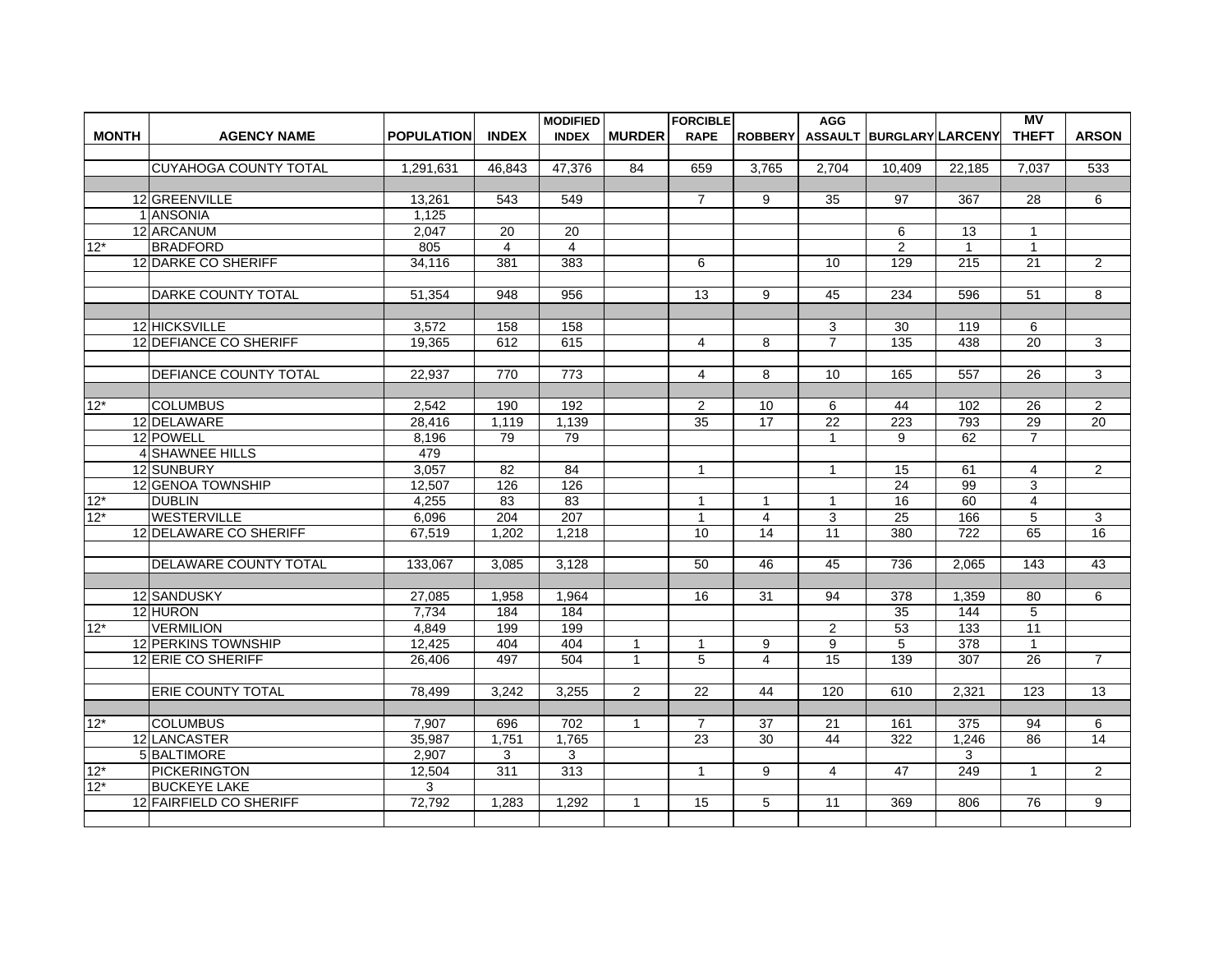|              |                                |                   |                  | <b>MODIFIED</b>  |                | <b>FORCIBLE</b> |                 | <b>AGG</b>      |                          |                 | МV              |                |
|--------------|--------------------------------|-------------------|------------------|------------------|----------------|-----------------|-----------------|-----------------|--------------------------|-----------------|-----------------|----------------|
| <b>MONTH</b> | <b>AGENCY NAME</b>             | <b>POPULATION</b> | <b>INDEX</b>     | <b>INDEX</b>     | <b>MURDER</b>  | <b>RAPE</b>     | <b>ROBBERY</b>  |                 | ASSAULT BURGLARY LARCENY |                 | <b>THEFT</b>    | <b>ARSON</b>   |
|              | FAIRFIELD COUNTY TOTAL         | 132,100           | 4.044            | 4,075            | $\mathcal{P}$  | 46              | 81              | 80              | 899                      | 2,679           | 257             | 31             |
|              |                                |                   |                  |                  |                |                 |                 |                 |                          |                 |                 |                |
|              | 12 WASHINGTON COURT HOUSE      | 13,344            | 638              | 639              |                | 5               | $\overline{4}$  | 13              | 179                      | 420             | 17              | $\mathbf{1}$   |
|              | 12 FAYETTE CO SHERIFF          | 14,871            | 651              | 653              |                | $\mathbf{1}$    | $\overline{7}$  | $\overline{7}$  | 155                      | 439             | 42              | 2              |
|              |                                |                   |                  |                  |                |                 |                 |                 |                          |                 |                 |                |
|              | <b>FAYETTE COUNTY TOTAL</b>    | 28,215            | 1,289            | 1,292            |                | 6               | $\overline{11}$ | 20              | 334                      | 859             | 59              | 3              |
|              |                                |                   |                  |                  |                |                 |                 |                 |                          |                 |                 |                |
| $12*$        | <b>COLUMBUS</b>                | 719,462           | 62,313           | 62,812           | 77             | 589             | 3,311           | 1.878           | 14,412                   | 33,634          | 8.412           | 499            |
| $12*$        | <b>PICKERINGTON</b>            | 149               | 4                | $\overline{4}$   |                |                 |                 |                 |                          | 3               |                 |                |
|              | 12 BEXLEY                      | 12,658            | 489              | 492              |                | 3               | 20              | $\overline{2}$  | 130                      | 305             | 29              | 3              |
| $12*$        | <b>DUBLIN</b>                  | 29,169            | $\overline{577}$ | 579              |                | $\overline{5}$  | $\overline{10}$ | $\overline{7}$  | 113                      | 416             | 26              | $\overline{2}$ |
|              | 12 GAHANNA                     | 33,291            | 938              | 944              | $\mathbf{1}$   | 6               | 17              | $\overline{4}$  | 173                      | 692             | 45              | 6              |
|              | <b>12 GRANDVIEW HEIGHTS</b>    | 6,465             | 280              | 281              |                |                 | $\overline{2}$  | 5               | 58                       | 204             | 11              | $\mathbf{1}$   |
|              | 12 GROVE CITY                  | 29.224            | 69               | 69               |                | 3               | $\overline{3}$  |                 | $\overline{\mathbf{A}}$  | 49              | 10              |                |
|              | 12 HILLIARD                    | 25,860            | 831              | 848              |                | $\overline{4}$  | $\overline{7}$  | $\overline{7}$  | 204                      | 588             | 21              | 17             |
| $12*$        | REYNOLDSBURG                   | 26,957            | 1,169            | 1,173            |                | $\overline{7}$  | 26              | 40              | 170                      | 851             | 75              | $\overline{4}$ |
|              | 12 UPPER ARLINGTON             | 32.472            | 198              | $\overline{198}$ |                | $\overline{2}$  | $\overline{8}$  | 3               | $\overline{28}$          | 156             | $\overline{1}$  |                |
| $12*$        | <b>WESTERVILLE</b>             | 28,897            | 972              | 986              | $\mathbf{1}$   | $\overline{4}$  | 21              | 13              | 121                      | 790             | $\overline{22}$ | 14             |
|              | 12 WHITEHALL                   | 18,649            | 1,716            | 1,730            |                | $\overline{12}$ | 109             | $\overline{36}$ | 339                      | 1,064           | 156             | 14             |
|              | 12 WORTHINGTON                 | 13,630            | 370              | 373              |                | $\mathbf{1}$    | $\overline{4}$  | $\overline{4}$  | 73                       | 279             | 9               | 3              |
|              | 12 NEW ALBANY                  | 5,223             | 76               | 76               |                |                 | 2               | $\mathbf{1}$    | 12                       | 56              | 5               |                |
|              | 12 OHIO STATE UNIVERSITY       |                   | 1.197            | 1,208            |                | 3               | 9               | $\overline{4}$  | 262                      | 883             | 36              | 11             |
|              | <b>12 CLINTON TOWNSHIP</b>     | 4,175             | 600              | 602              | $\overline{2}$ | $\overline{4}$  | 47              | 5               | 60                       | 411             | 71              | $\overline{2}$ |
|              | <b>7 PERRY TOWNSHIP</b>        | 3,719             | 39               | 39               |                |                 |                 | 3               | 9                        | 25              | 2               |                |
|              | 11 COLUMBUS STATE COMM COLLEGE |                   | 165              | 165              |                |                 | 1               | 1               |                          | 153             | 10              |                |
|              | 12 PORT COLUMBUS INTNL AIRPORT |                   | 119              | 119              |                |                 | $\mathbf{1}$    | $\overline{2}$  | $\overline{4}$           | 101             | $\overline{11}$ |                |
|              | 12 FRANKLIN CO SHERIFF         | 89.782            | 4.972            | 4,994            | 18             | 58              | 149             | $\overline{95}$ | 816                      | 3.203           | 633             | 22             |
|              |                                |                   |                  |                  |                |                 |                 |                 |                          |                 |                 |                |
|              | <b>FRANKLIN COUNTY TOTAL</b>   | 1,079,782         | 77,094           | 77.692           | 99             | 701             | 3,747           | 2,110           | 16,989                   | 43,863          | 9.585           | 598            |
|              |                                |                   |                  |                  |                |                 |                 |                 |                          |                 |                 |                |
|              | 12 ARCHBOLD                    | 4,452             | 82               | 82               |                | 3               | 1               | 1               | 5                        | 70              | $\overline{2}$  |                |
|              | 12 DELTA                       | 2,927             | 103              | 103              |                |                 | $\overline{1}$  |                 | $\overline{21}$          | 78              | 3               |                |
|              | 12 FAYETTE                     | 1.326             | 21               | 21               |                | $\mathbf{1}$    |                 |                 | 5                        | $\overline{15}$ |                 |                |
| $12*$        | <b>SWANTON</b>                 | 3,310             | 142              | 142              |                | $\overline{2}$  |                 | 18              | 12                       | 101             | 9               |                |
|              | 12 WAUSEON                     | 7,198             | 147              | 148              |                |                 | $\overline{1}$  | $\overline{2}$  | 14                       | 129             | $\mathbf{1}$    | $\mathbf{1}$   |
|              | 11 FULTON CO SHERIFF           | 23.319            | 276              | 278              |                | 3               | 1               | 5               | 67                       | 176             | 24              | $\overline{2}$ |
|              |                                |                   |                  |                  |                |                 |                 |                 |                          |                 |                 |                |
|              | <b>FULTON COUNTY TOTAL</b>     | 42,532            | 771              | 774              |                | 9               | $\overline{4}$  | 26              | 124                      | 569             | 39              | 3              |
|              |                                |                   |                  |                  |                |                 |                 |                 |                          |                 |                 |                |
|              | 12 GALLIA CO SHERIFF           | 27,278            | 944              | 952              | 3              | 10 <sup>1</sup> | 13              | 14              | 335                      | 507             | 62              | 8              |
|              |                                |                   |                  |                  |                |                 |                 |                 |                          |                 |                 |                |
|              | <b>GALLIA COUNTY TOTAL</b>     | 27,278            | 944              | 952              | 3              | 10              | 13              | 14              | 335                      | 507             | 62              | 8              |
|              |                                |                   |                  |                  |                |                 |                 |                 |                          |                 |                 |                |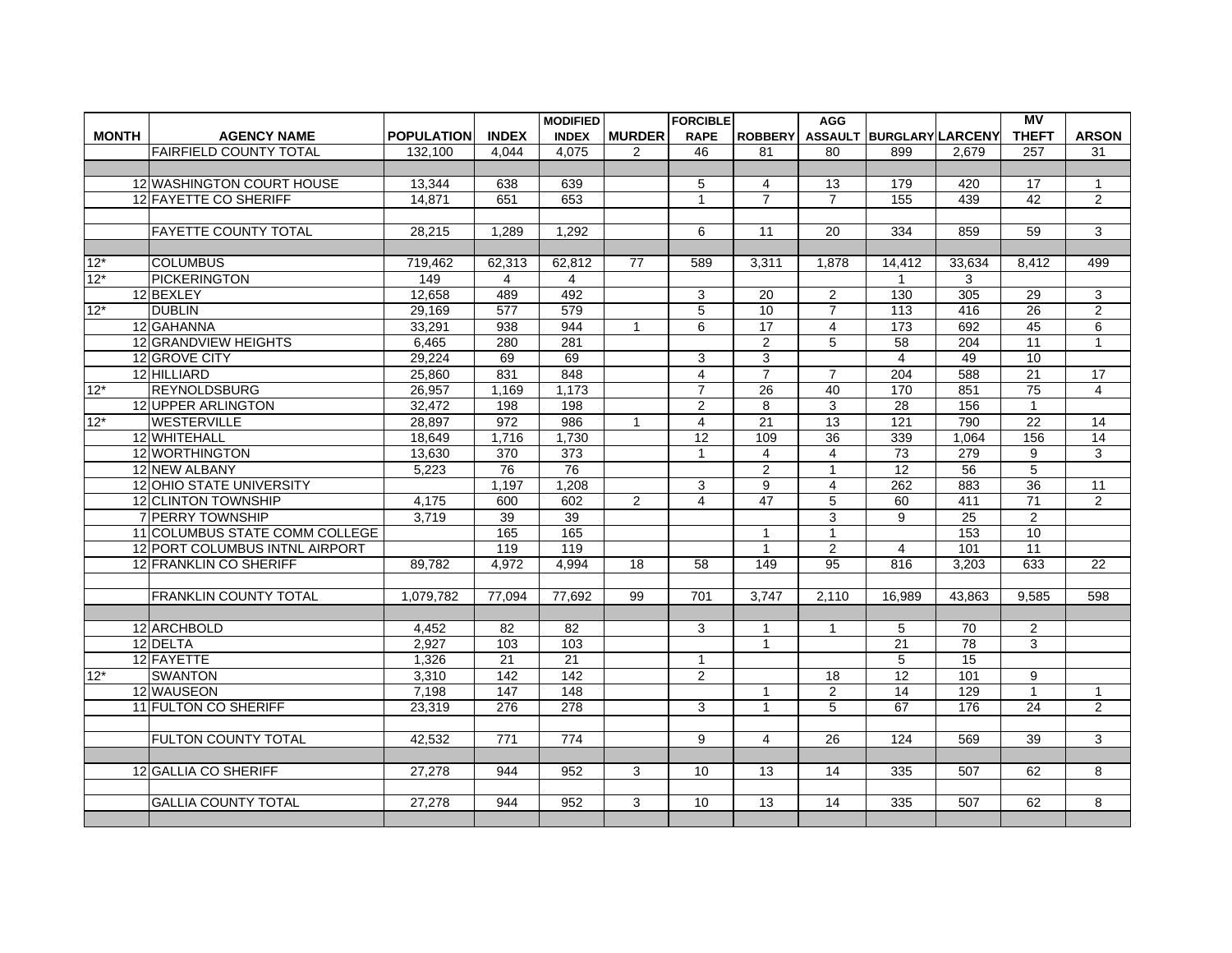| <b>MONTH</b><br><b>POPULATION</b><br><b>INDEX</b><br><b>INDEX</b><br><b>RAPE</b><br>ASSAULT BURGLARY LARCENY<br><b>AGENCY NAME</b><br><b>MURDER</b><br><b>ROBBERY</b><br>$12*$<br><b>HUNTING VALLEY</b><br>143 | <b>THEFT</b><br><b>ARSON</b>      |
|----------------------------------------------------------------------------------------------------------------------------------------------------------------------------------------------------------------|-----------------------------------|
|                                                                                                                                                                                                                |                                   |
|                                                                                                                                                                                                                |                                   |
| 12 CHARDON<br>5,281<br>90<br>90<br>5<br>75<br>$\overline{4}$<br>$\mathbf{1}$                                                                                                                                   | 5                                 |
| 12 MIDDLEFIELD<br>50<br>2,401<br>50<br>$\overline{2}$<br>$\overline{4}$<br>41<br>$\mathbf{1}$                                                                                                                  | $\overline{2}$                    |
| 12 SOUTH RUSSELL<br>$\overline{12}$<br>4.021<br>12<br>3<br>9                                                                                                                                                   |                                   |
| <b>12 BAINBRIDGE TOWNSHIP</b><br>321<br>$\overline{20}$<br>288<br>11,204<br>320<br>9                                                                                                                           | $\overline{2}$<br>$\mathbf{1}$    |
| 12 GEAUGA CO SHERIFF<br>3<br>53,075<br>287<br>288<br>$\overline{4}$<br>82<br>182                                                                                                                               | 16<br>$\mathbf{1}$                |
|                                                                                                                                                                                                                |                                   |
| <b>GEAUGA COUNTY TOTAL</b><br>5<br>76,125<br>759<br>761<br>5<br>16<br>113<br>595                                                                                                                               | $\overline{25}$<br>2              |
|                                                                                                                                                                                                                |                                   |
| 12 FAIRBORN<br>32,540<br>1,646<br>1,661<br>16<br>37<br>25<br>359<br>1,084                                                                                                                                      | 125<br>15                         |
| 14<br>918<br>12 XENIA<br>1,177<br>1,185<br>10<br>6<br>185<br>23,870                                                                                                                                            | 44<br>8                           |
| <b>4 YELLOW SPRINGS</b><br>3.710<br>44<br>44<br>$\mathbf{1}$<br>3<br>38<br>$\mathbf{1}$                                                                                                                        | $\mathbf{1}$                      |
| 107<br>12 BELLBROOK<br>9<br>$\overline{95}$<br>6,980<br>106<br>$\mathbf{1}$                                                                                                                                    | $\mathbf{1}$<br>$\mathbf{1}$      |
| 12 BEAVERCREEK<br>39,276<br>1,488<br>$\overline{11}$<br>$\overline{13}$<br>160<br>1,183<br>1,485<br>22<br>$\mathbf{1}$                                                                                         | 95<br>3                           |
| 12 WRIGHT STATE UNIVERSITY<br>269<br>270<br>5<br>3<br>248<br>$\mathbf{1}$                                                                                                                                      | $\overline{12}$<br>$\mathbf{1}$   |
| 12 SUGARCREEK TOWNSHIP<br>116<br>$\overline{4}$<br>108<br>6,702<br>116<br>3                                                                                                                                    | $\mathbf{1}$                      |
| 24<br>$\overline{1}$<br>$\overline{5}$<br><b>6 CENTRAL STATE UNIVERSITY</b><br>$\overline{24}$<br>3<br>$\overline{13}$                                                                                         | $\overline{2}$                    |
| $12*$<br><b>KETTERING</b><br>187<br>6<br>6<br>$\mathbf{1}$<br>5                                                                                                                                                |                                   |
| 324<br>12 GREENE CO SHERIFF<br>38,299<br>519<br>519<br>152<br>13<br>$\overline{4}$<br>$\mathbf{1}$                                                                                                             | $\overline{25}$                   |
|                                                                                                                                                                                                                |                                   |
| <b>GREENE COUNTY TOTAL</b><br>5.392<br>56<br>78<br>881<br>151,564<br>5,420<br>$\mathbf{1}$<br>54<br>4.016                                                                                                      | 306<br>28                         |
|                                                                                                                                                                                                                |                                   |
| 8 CAMBRIDGE<br>11.620<br>978<br>981<br>$\overline{7}$<br>31<br>91<br>814<br>8                                                                                                                                  | 27<br>3                           |
|                                                                                                                                                                                                                |                                   |
| $\overline{978}$<br>$\overline{7}$<br><b>GUERNSEY COUNTY TOTAL</b><br>11.620<br>981<br>8<br>31<br>91<br>814                                                                                                    | $\overline{27}$<br>3              |
|                                                                                                                                                                                                                |                                   |
| 12 CINCINNATI<br>318,005<br>26,464<br>26,713<br>64<br>318<br>2,409<br>877<br>5,583<br>14,342                                                                                                                   | 2,871<br>249                      |
| $12*$<br><b>MILFORD</b><br>39<br>1<br>$\mathbf 1$<br>1                                                                                                                                                         |                                   |
| 1 ADDYSTON<br>988                                                                                                                                                                                              |                                   |
| 12 AMBERLEY VILLAGE<br>34<br>3,349<br>34<br>$\overline{7}$<br>21<br>4                                                                                                                                          | 2                                 |
| 1 ARLINGTON HEIGHTS<br>855<br>$\mathbf{1}$<br>$\mathbf{1}$<br>$\mathbf{1}$                                                                                                                                     |                                   |
| 5 BLUE ASH<br>8<br>8<br>12,133<br>$\overline{7}$                                                                                                                                                               | $\mathbf 1$                       |
| 151<br>12 CHEVIOT<br>188<br>191<br>8,560<br>6<br>$\mathbf{2}$<br>14<br>4                                                                                                                                       | $\overline{11}$<br>$\overline{3}$ |
| 11 CLEVES<br>66<br>54<br>2,646<br>65<br>$\mathbf{1}$<br>6                                                                                                                                                      | $\overline{4}$<br>$\mathbf{1}$    |
| 123<br>17<br>12 DEER PARK<br>$\overline{123}$<br>$\overline{c}$<br>$\overline{97}$<br>5,812<br>$\overline{2}$<br>$\mathbf{1}$                                                                                  | $\overline{4}$                    |
| 12 DELHI TOWNSHIP<br>31,122<br>464<br>466<br>$\overline{\mathbf{4}}$<br>9<br>6<br>43<br>380                                                                                                                    | $\overline{22}$<br>$\overline{2}$ |
| 12 FAIRFAX<br>8<br>1.861<br>8<br>8                                                                                                                                                                             |                                   |
| 12 FOREST PARK<br>425<br>18,776<br>607<br>610<br>25<br>$\mathbf{1}$<br>11<br>12<br>85                                                                                                                          | 48<br>3                           |
| $\overline{22}$<br>$\overline{c}$<br>5<br>12 GLENDALE<br>2,183<br>22<br>13<br>$\mathbf{1}$                                                                                                                     | $\mathbf{1}$                      |
| 12 HARRISON<br>354<br>7,493<br>402<br>405<br>$\overline{4}$<br>3<br>$\mathbf{1}$<br>29                                                                                                                         | $\overline{11}$<br>3              |
| 69<br>12 INDIAN HILL<br>5.723<br>69<br>9<br>54<br>$\mathbf{1}$                                                                                                                                                 | 5                                 |
| 12 LOCKLAND<br>3,512<br>237<br>237<br>$\overline{28}$<br>46<br>106<br>3<br>20                                                                                                                                  | 34                                |
| 12 MADEIRA<br>8,625<br>105<br>3<br>$\overline{13}$<br>105<br>87                                                                                                                                                | $\overline{2}$                    |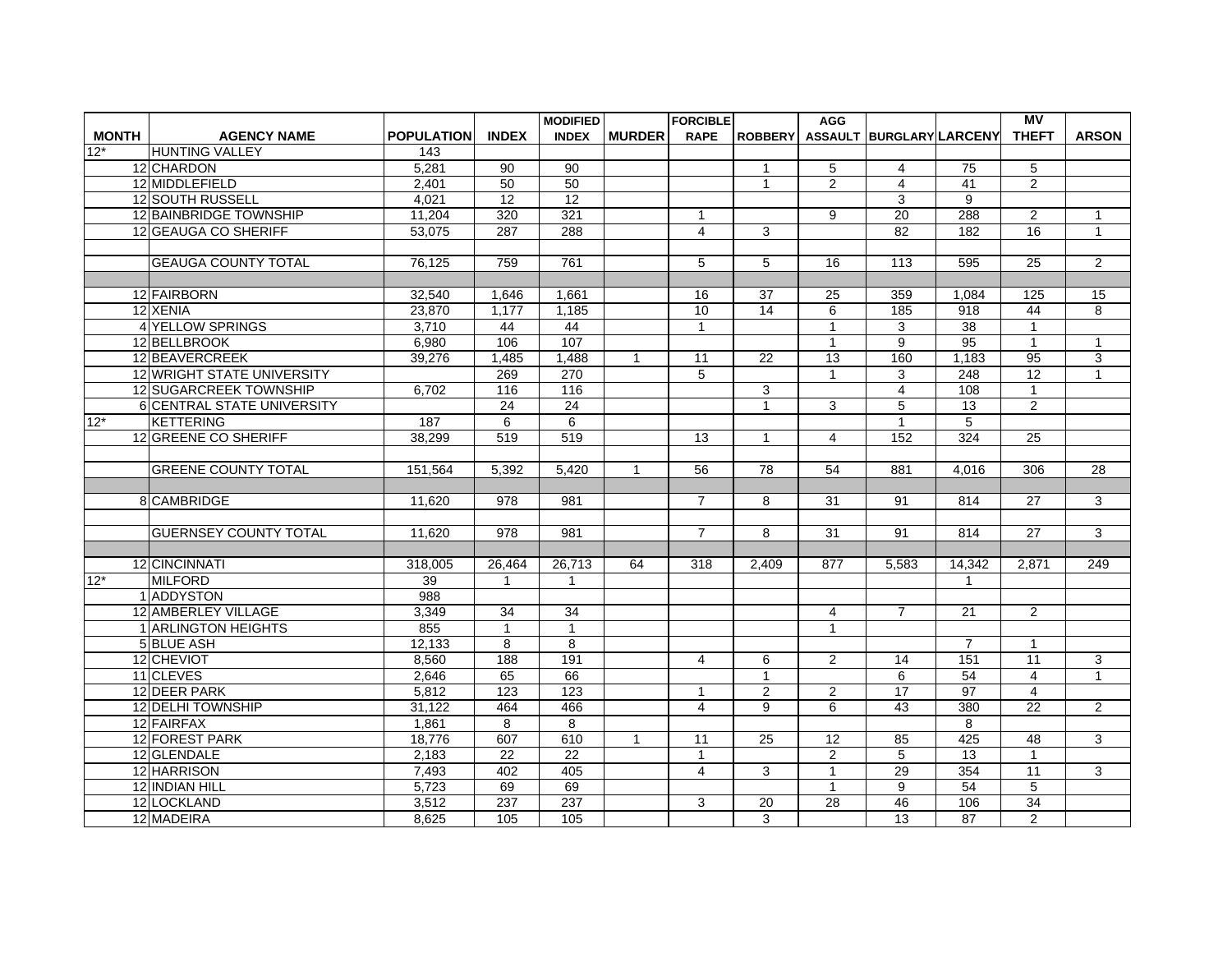|              |                              |                   |              | <b>MODIFIED</b>  |                | <b>FORCIBLE</b> |                         | <b>AGG</b>      |                          |                  | <b>MV</b>       |                |
|--------------|------------------------------|-------------------|--------------|------------------|----------------|-----------------|-------------------------|-----------------|--------------------------|------------------|-----------------|----------------|
| <b>MONTH</b> | <b>AGENCY NAME</b>           | <b>POPULATION</b> | <b>INDEX</b> | <b>INDEX</b>     | <b>MURDER</b>  | <b>RAPE</b>     | <b>ROBBERY</b>          |                 | ASSAULT BURGLARY LARCENY |                  | <b>THEFT</b>    | <b>ARSON</b>   |
|              | 12 MARIEMONT                 | 3,246             | 67           | 67               |                |                 |                         |                 | $\overline{2}$           | 63               | $\overline{2}$  |                |
|              | 12 MONTGOMERY                | 9,797             | 281          | 282              |                |                 | 3                       | $\mathbf{1}$    | 25                       | 239              | 13              | $\mathbf{1}$   |
|              | 12 MOUNT HEALTHY             | 6,849             | 358          | 358              |                | $\overline{2}$  | $\overline{12}$         | $\overline{18}$ | 64                       | $\overline{245}$ | 17              |                |
|              | 12 NEWTOWN                   | 2,341             | 70           | 70               | 1              |                 | $\mathbf{1}$            | $\overline{2}$  | 13                       | 51               | 2               |                |
|              | 12 NORTH COLLEGE HILL        | 9,705             | 582          | 588              | $\overline{2}$ |                 | 39                      | $\overline{6}$  | 82                       | 408              | 45              | 6              |
|              | 12 NORWOOD                   | 20,823            | 1,591        | 1,591            |                | 12              | 62                      | 47              | 191                      | 1,151            | 128             |                |
|              | 12 READING                   | 10,769            | 511          | 516              | 1              | 17              | $\overline{7}$          | $\overline{38}$ | 82                       | 327              | 39              | 5              |
|              | 12 ST. BERNARD               | 4,649             | 213          | 215              |                |                 | $\overline{8}$          | 16              | 25                       | 148              | 16              | $\overline{2}$ |
| $12*$        | <b>SHARONVILLE</b>           | 11,265            | 635          | 639              | $\overline{2}$ | 8               | 21                      | 11              | 92                       | 463              | 38              | $\overline{4}$ |
|              | 12 SILVERTON                 | 4,945             | 219          | $\overline{221}$ |                | $\overline{2}$  | 6                       | 2               | 31                       | 153              | 25              | $\overline{2}$ |
|              | 12 SPRINGDALE                | 10,150            | 1,149        | 1,150            | $\mathbf{1}$   | 8               | $\overline{21}$         | $\overline{5}$  | 49                       | 1,016            | 49              | $\overline{1}$ |
|              | 12 SPRINGFIELD TOWNSHIP      | 36.783            | 824          | 825              | $\overline{2}$ | $\overline{17}$ | 28                      | 19              | 146                      | 553              | 59              | $\mathbf{1}$   |
|              | 12 WOODLAWN                  | 2,689             | 179          | 181              |                |                 | 8                       | 4               | 21                       | 132              | 14              | $\overline{c}$ |
|              | 12 WYOMING                   | 8,003             | 117          | 118              |                |                 | $\overline{3}$          |                 | $\overline{22}$          | 86               | $6\overline{6}$ | $\overline{1}$ |
|              | 12 UNIVERSITY OF CINCINNATI  |                   | 659          | 659              |                | $\mathbf{1}$    | 10                      | $\overline{2}$  | 122                      | $\overline{521}$ | 3               |                |
|              | 12 HAMILTON COUNTY PARKS     |                   | 40           | 41               |                | 3               |                         |                 | 1                        | 36               |                 | $\mathbf{1}$   |
|              | 12 HAMILTON CO SHERIFF       | 222,802           | 7,570        | 7,630            | 8              | 65              | 145                     | $\overline{77}$ | 1,031                    | 5,872            | 372             | 60             |
|              |                              |                   |              |                  |                |                 |                         |                 |                          |                  |                 |                |
|              | <b>HAMILTON COUNTY TOTAL</b> | 796,498           | 43,863       | 44.210           | 82             | 481             | 2.852                   | 1.184           | 7,856                    | 27.564           | 3.844           | 347            |
|              |                              |                   |              |                  |                |                 |                         |                 |                          |                  |                 |                |
|              | 12 FINDLAY                   | 39,878            | 1,659        | 1,672            | 1              | 22              | 17                      | 43              | 329                      | 1,228            | 19              | 13             |
|              | <b>11 HANCOCK CO SHERIFF</b> | 31,507            | 357          | 363              |                |                 |                         | 13              | 70                       | 255              | 19              | 6              |
|              |                              |                   |              |                  |                |                 |                         |                 |                          |                  |                 |                |
|              | HANCOCK COUNTY TOTAL         | 71,385            | 2,016        | 2,035            | $\mathbf{1}$   | 22              | 17                      | 56              | 399                      | 1,483            | $\overline{38}$ | 19             |
|              |                              |                   |              |                  |                |                 |                         |                 |                          |                  |                 |                |
|              | 11 FOREST                    | 1,470             | 32           | $\overline{32}$  |                |                 | $\mathbf{1}$            | $\mathbf{1}$    | 6                        | 21               | 3               |                |
|              | 12 HARDIN CO SHERIFF         | 16,410            | 178          | 178              |                |                 |                         | 2               | 43                       | 109              | $\overline{24}$ |                |
|              |                              |                   |              |                  |                |                 |                         |                 |                          |                  |                 |                |
|              | <b>HARDIN COUNTY TOTAL</b>   | 17.880            | 210          | $\overline{210}$ |                |                 | $\mathbf{1}$            | $\mathcal{S}$   | 49                       | 130              | $\overline{27}$ |                |
|              |                              |                   |              |                  |                |                 |                         |                 |                          |                  |                 |                |
|              | 11 CADIZ                     | 3,380             | 79           | 80               |                | $\mathbf 1$     |                         |                 | 22                       | 54               | $\overline{2}$  | $\mathbf{1}$   |
|              | 12 HARRISON CO SHERIFF       | 12.619            | 188          | 190              |                | $\overline{2}$  | $\mathbf{1}$            | 8               | $\overline{87}$          | 74               | $\overline{16}$ | $\overline{2}$ |
|              |                              |                   |              |                  |                |                 |                         |                 |                          |                  |                 |                |
|              | <b>HARRISON COUNTY TOTAL</b> | 15,999            | 267          | 270              |                | 3               | $\mathbf{1}$            | 8               | 109                      | 128              | 18              | 3              |
|              |                              |                   |              |                  |                |                 |                         |                 |                          |                  |                 |                |
|              | 9 NAPOLEON                   | 9,298             | 148          | 150              |                | $\overline{2}$  |                         | 5               | 23                       | 116              | $\overline{2}$  | $\overline{2}$ |
|              | 12 HENRY CO SHERIFF          | 14.819            | 140          | 140              |                |                 | $\mathbf{1}$            | 3               | $\overline{58}$          | 71               | $\overline{7}$  |                |
|              |                              |                   |              |                  |                |                 |                         |                 |                          |                  |                 |                |
|              | <b>HENRY COUNTY TOTAL</b>    | 24,117            | 288          | 290              |                | $\mathbf{2}$    | $\mathbf{1}$            | 8               | 81                       | 187              | 9               | $\overline{2}$ |
|              |                              |                   |              |                  |                |                 |                         |                 |                          |                  |                 |                |
|              | 12 GREENFIELD                | 4.949             | 559          | 562              |                | $\overline{2}$  | 8                       | 10              | 92                       | 425              | 22              | 3              |
|              | 12 HILLSBORO                 | 6,645             | 301          | 302              |                | 3               | $\overline{\mathbf{4}}$ |                 | 29                       | 259              | 6               | $\mathbf{1}$   |
|              | 10 VILLAGE OF LEESBURG       | 1,307             | 5            | 6                |                |                 |                         | $\overline{2}$  | $\mathbf{1}$             | $\overline{2}$   |                 | $\mathbf{1}$   |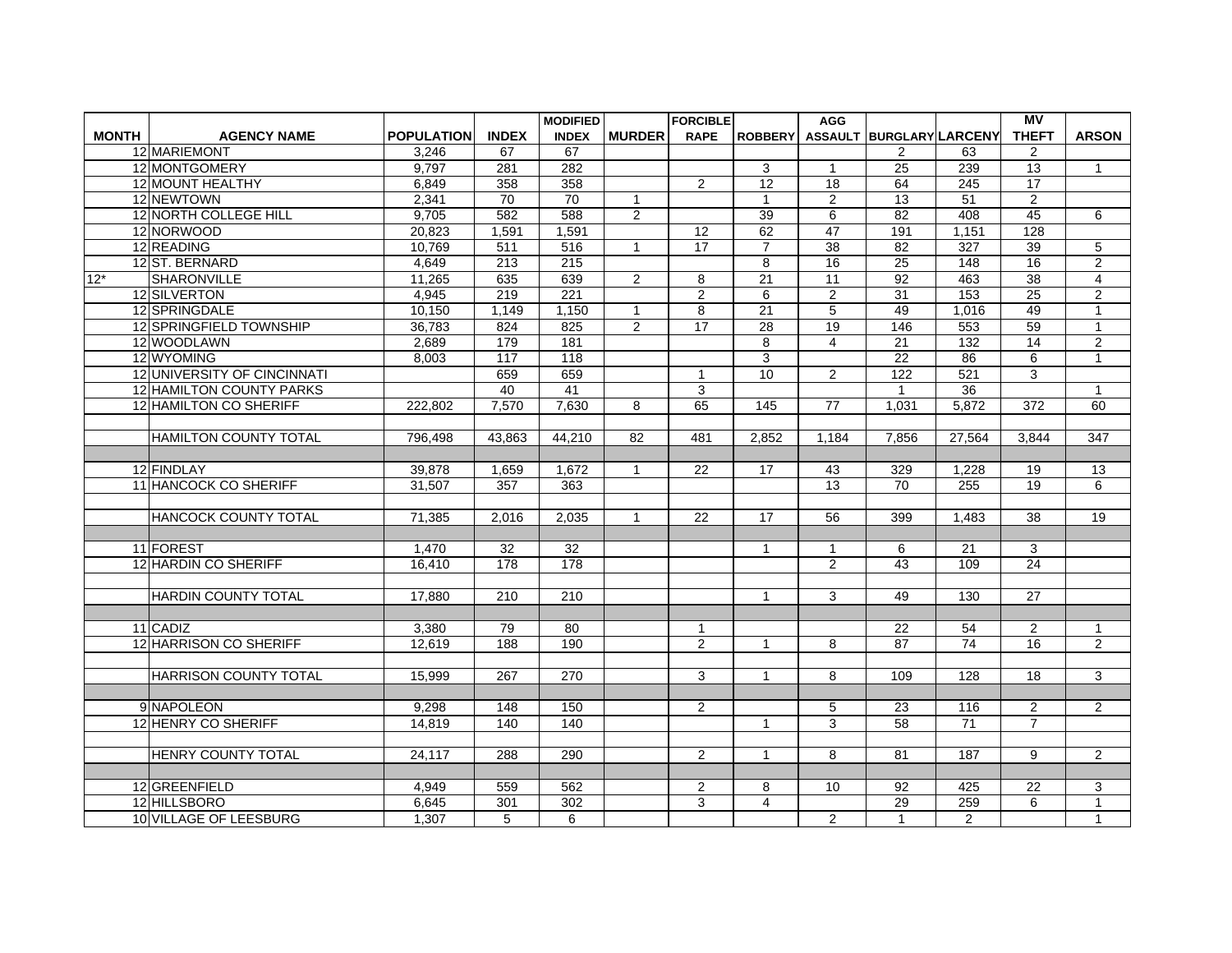|              |                              |                     |                | <b>MODIFIED</b> |                | <b>FORCIBLE</b>         |                         | <b>AGG</b>     |                          |                 | $\overline{MV}$ |                |
|--------------|------------------------------|---------------------|----------------|-----------------|----------------|-------------------------|-------------------------|----------------|--------------------------|-----------------|-----------------|----------------|
| <b>MONTH</b> | <b>AGENCY NAME</b>           | <b>POPULATION</b>   | <b>INDEX</b>   | <b>INDEX</b>    | <b>MURDER</b>  | <b>RAPE</b>             | <b>ROBBERY</b>          |                | ASSAULT BURGLARY LARCENY |                 | <b>THEFT</b>    | <b>ARSON</b>   |
|              | 12 HIGHLAND CO SHERIFF       | 29,147              | 341            | 343             |                |                         |                         | 22             | 158                      | 139             | 22              | $\overline{2}$ |
|              |                              |                     |                |                 |                |                         |                         |                |                          |                 |                 |                |
|              | <b>HIGHLAND COUNTY TOTAL</b> | 42.048              | 1.206          | 1.213           |                | 5                       | $\overline{12}$         | 34             | 280                      | 825             | 50              | $\overline{7}$ |
|              |                              |                     |                |                 |                |                         |                         |                |                          |                 |                 |                |
|              | 12 LOGAN                     | 6,884               | 534            | 535             |                | $\overline{7}$          | $\mathbf{1}$            | $\overline{2}$ | 93                       | 412             | 19              | $\mathbf{1}$   |
|              | 12 HOCKING CO SHERIFF        | 21,818              | 416            | 422             | $\mathbf{1}$   | 3                       | $\overline{3}$          | 14             | 164                      | 189             | 42              | 6              |
|              |                              |                     |                |                 |                |                         |                         |                |                          |                 |                 |                |
|              | <b>HOCKING COUNTY TOTAL</b>  | 28,702              | 950            | 957             | $\mathbf{1}$   | 10                      | 4                       | 16             | 257                      | 601             | 61              | $\overline{7}$ |
|              |                              |                     |                |                 |                |                         |                         |                |                          |                 |                 |                |
| $01*$        | LOUDONVILLE                  | 64                  |                |                 |                |                         |                         |                |                          |                 |                 |                |
|              | 1 MILLERSBURG                | 3,507               | 3              | 3               |                |                         |                         |                | $\mathbf{1}$             | $\overline{2}$  |                 |                |
|              | 8 HOLMES CO SHERIFF          | 37.076              | 170            | 179             |                | $\overline{2}$          | $\mathbf{1}$            | 10             | 51                       | 83              | 23              | 9              |
|              |                              |                     |                |                 |                |                         |                         |                |                          |                 |                 |                |
|              | <b>HOLMES COUNTY TOTAL</b>   | 40.647              | 173            | 182             |                | $\overline{2}$          | $\mathbf{1}$            | 10             | 52                       | 85              | 23              | 9              |
|              |                              |                     |                |                 |                |                         |                         |                |                          |                 |                 |                |
|              | 12 NORWALK                   | 16,386              | 355            | 355             |                |                         |                         |                | 90                       | 247             | 18              |                |
|              | 12 WILLARD                   | 6.883               | 149            | 149             |                |                         | $\mathbf{1}$            | $\overline{2}$ | $\overline{22}$          | 120             | $\overline{4}$  |                |
|              | 10 GREENWICH                 | 1,550               | $\overline{7}$ | $\overline{7}$  |                |                         |                         | $\mathbf{1}$   | $\mathbf{1}$             | 4               | $\mathbf{1}$    |                |
|              | 9 MONROEVILLE                | 1,415               | $\overline{4}$ | $\overline{4}$  |                |                         |                         |                | $\mathbf{1}$             | 3               |                 |                |
|              | 12 HURON CO SHERIFF          | 29,428              | 392            | 392             |                |                         | 3                       | 14             | 160                      | 181             | 34              |                |
|              |                              |                     |                |                 |                |                         |                         |                |                          |                 |                 |                |
|              | <b>HURON COUNTY TOTAL</b>    | 55.662              | 907            | 907             |                |                         | $\overline{\mathbf{4}}$ | 17             | 274                      | 555             | 57              |                |
|              |                              |                     |                |                 |                |                         |                         |                |                          |                 |                 |                |
|              | 12 WELLSTON                  | 6,006               | 403            | 404             | $\mathbf{1}$   | 5                       | 4                       | 15             | 85                       | 275             | 18              | $\mathbf{1}$   |
|              | <b>12 JACKSON CO SHERIFF</b> | 20,963              | 455            | 462             | $\mathbf{1}$   | $\overline{2}$          | $\mathbf{1}$            | 17             | $\overline{81}$          | 130             | 223             | $\overline{7}$ |
|              |                              |                     |                |                 |                |                         |                         |                |                          |                 |                 |                |
|              | <b>JACKSON COUNTY TOTAL</b>  | 26,969              | 858            | 866             | $\overline{2}$ | $\overline{7}$          | 5                       | 32             | 166                      | 405             | 241             | 8              |
|              |                              |                     |                |                 |                |                         |                         |                |                          |                 |                 |                |
|              | 12 STEUBENVILLE              | 19,608              | 1,076          | 1,076           | $\mathbf{1}$   | $\overline{7}$          | 38                      | 58             | 159                      | 774             | 39              |                |
|              | 12 MINGO JUNCTION            | 3.479               | 86             | 86              |                | 3                       | $\mathbf{1}$            | 11             | 19                       | 48              | 4               |                |
|              | 12 TORONTO                   | 5,548               | 98             | $\overline{98}$ |                |                         | $\mathbf{1}$            | $\overline{4}$ | 13                       | $\overline{74}$ | 6               |                |
|              | 12 WINTERSVILLE              | 3,832               | 79             | 79              |                |                         |                         | $\overline{2}$ | 6                        | 68              | 3               |                |
|              | 12 JEFFERSON CO SHERIFF      | 39.567              | 399            | 399             | 3              | 4                       | 12                      | 45             | $\overline{77}$          | 214             | 44              |                |
|              |                              |                     |                |                 |                |                         |                         |                |                          |                 |                 |                |
|              | JEFFERSON COUNTY TOTAL       | 72.034              | 1,738          | 1,738           | $\overline{4}$ | 14                      | 52                      | 120            | 274                      | 1.178           | 96              |                |
|              |                              |                     |                |                 |                |                         |                         |                |                          |                 |                 |                |
|              | 12 FREDERICKTOWN             | 2,557               | 51             | 51              |                | 2                       |                         | $\overline{2}$ | 11                       | 36              |                 |                |
|              |                              |                     |                |                 |                |                         |                         |                |                          |                 |                 |                |
|              | KNOX COUNTY TOTAL            | 2,557               | 51             | 51              |                | $\overline{\mathbf{c}}$ |                         | $\overline{2}$ | 11                       | 36              |                 |                |
|              |                              |                     |                |                 |                |                         |                         |                |                          |                 |                 |                |
|              | 12 MENTOR                    | 50.106              | 1,359          | 1,368           |                | $\overline{14}$         | 25                      | 12             | 135                      | 1,106           | 67              | 9              |
|              | 12 EASTLAKE                  | $\overline{20,}031$ | 333            | 337             |                |                         | $\overline{7}$          | $\overline{7}$ | 19                       | 269             | 31              | 4              |
|              | 12 FAIRPORT HARBOR           | 3,198               | 164            | 164             |                |                         |                         | 8              | 38                       | 110             | 8               |                |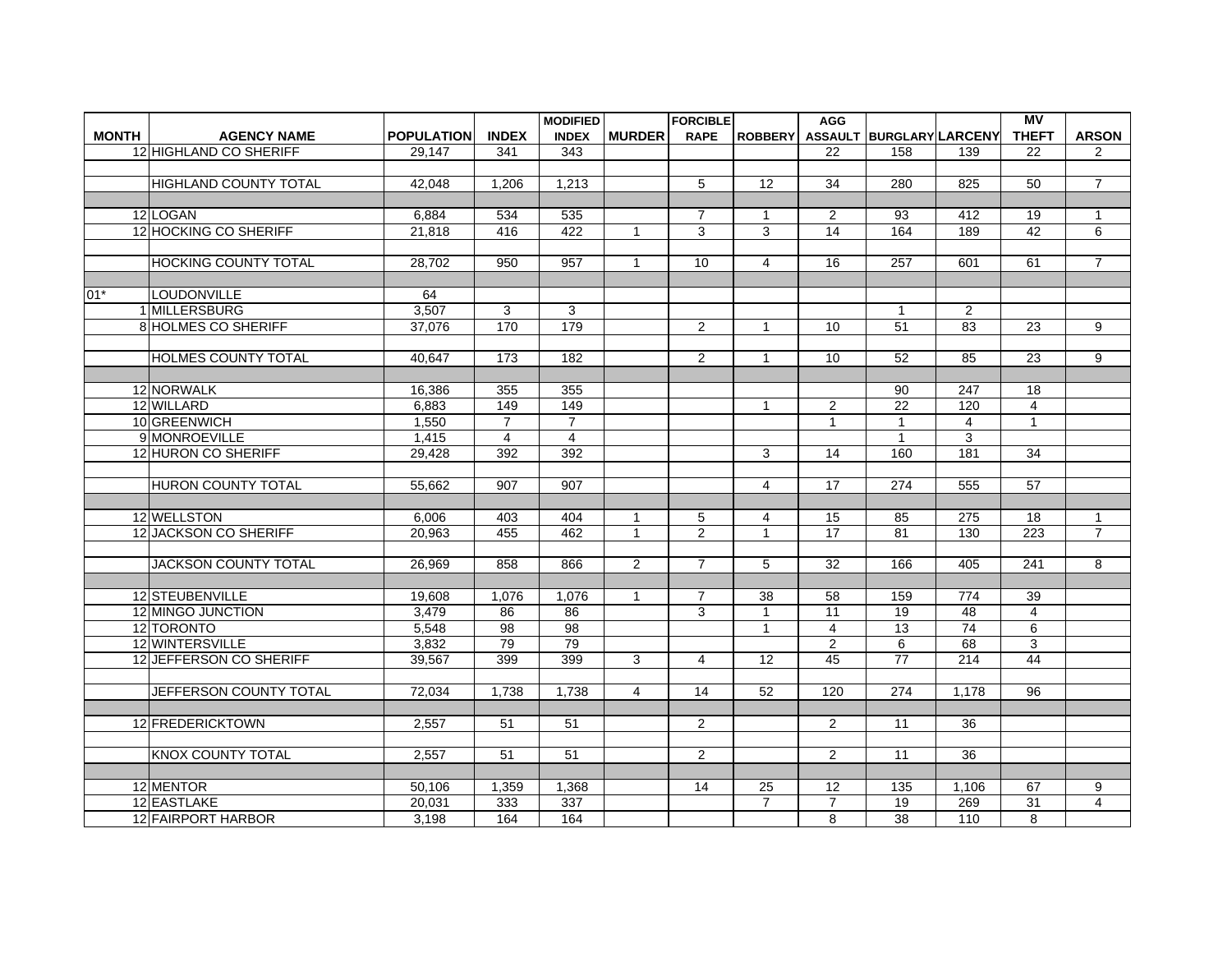|              |                              |                   |                 | <b>MODIFIED</b>  |                | <b>FORCIBLE</b> |                 | <b>AGG</b>       |                          |                  | MV              |                 |
|--------------|------------------------------|-------------------|-----------------|------------------|----------------|-----------------|-----------------|------------------|--------------------------|------------------|-----------------|-----------------|
| <b>MONTH</b> | <b>AGENCY NAME</b>           | <b>POPULATION</b> | <b>INDEX</b>    | <b>INDEX</b>     | <b>MURDER</b>  | <b>RAPE</b>     | <b>ROBBERY</b>  |                  | ASSAULT BURGLARY LARCENY |                  | <b>THEFT</b>    | <b>ARSON</b>    |
|              | 12 KIRTLAND HILLS            | 668               | 12              | 12               |                |                 |                 | 1                | 1                        | 9                | 1               |                 |
|              | 12 MENTOR-ON-THE-LAKE        | 8,226             | $\overline{57}$ | 57               |                | $\mathbf{1}$    |                 | 3                | $\overline{4}$           | 45               | $\overline{4}$  |                 |
|              | 12 WAITE HILL                | 487               | $\mathbf{1}$    | $\mathbf{1}$     |                |                 |                 |                  | $\mathbf{1}$             |                  |                 |                 |
|              | 5 WICKLIFFE                  | 13,326            | 6               | 6                |                |                 |                 | 1                |                          | $\overline{2}$   | 3               |                 |
|              | 12 WILLOUGHBY                | 22,534            | 472             | 473              |                | 3               | 10              | $\overline{26}$  | 57                       | 334              | 42              | $\overline{1}$  |
|              | 12 WILLOWICK                 | 14,101            | 202             | 202              |                |                 | $\overline{4}$  | $\overline{2}$   | 20                       | 155              | 21              |                 |
|              | 12 MADISON TOWNSHIP          | 16,307            | 446             | 454              |                | 3               | $\mathbf{1}$    | 26               | 66                       | 320              | $\overline{30}$ | 8               |
|              | 12 LAKELAND COMM COLLEGE     |                   | 20              | 20               |                |                 |                 |                  |                          | 20               |                 |                 |
|              | 12 KIRTLAND                  | 6,984             | 59              | 59               |                | $\overline{a}$  | $\mathbf{1}$    |                  | $\overline{7}$           | 42               | $\overline{7}$  |                 |
|              | 12 LAKE CO SHERIFF           | 47,419            | 691             | 692              | $\mathbf{1}$   | 5               | 10              | 11               | 127                      | 490              | 47              | $\overline{1}$  |
|              |                              |                   |                 |                  |                |                 |                 |                  |                          |                  |                 |                 |
|              | <b>LAKE COUNTY TOTAL</b>     | 203.387           | 3.822           | 3.845            | $\mathbf{1}$   | 28              | 58              | $\overline{97}$  | 475                      | 2.902            | 261             | $\overline{23}$ |
|              |                              |                   |                 |                  |                |                 |                 |                  |                          |                  |                 |                 |
|              | 12 LAWRENCE CO SHERIFF       | 51,424            | 121             | 123              |                |                 |                 | 16               | 12                       | 77               | 16              | $\overline{2}$  |
|              |                              |                   |                 |                  |                |                 |                 |                  |                          |                  |                 |                 |
|              | <b>LAWRENCE COUNTY TOTAL</b> | 51,424            | 121             | 123              |                |                 |                 | 16               | 12                       | 77               | 16              | 2               |
|              |                              |                   |                 |                  |                |                 |                 |                  |                          |                  |                 |                 |
| $12*$        | <b>REYNOLDSBURG</b>          | 5.988             | 261             | 262              |                | $\overline{2}$  | 6               | 9                | 38                       | 189              | 17              | $\mathbf{1}$    |
|              | 12 NEWARK                    | 46,696            | 2,509           | 2,544            | $\overline{2}$ | $\overline{30}$ | 41              | 9                | 561                      | 1,771            | $\overline{95}$ | 35              |
|              | 12 GRANVILLE                 | 5,135             | 55              | 56               |                | $\mathbf{1}$    |                 | $\mathbf{1}$     | 3                        | 49               | $\mathbf{1}$    | $\mathbf{1}$    |
|              | 12 HEATH                     | 8,722             | 468             | 472              | $\mathbf{1}$   | 3               | 3               | 12               | $\overline{53}$          | 385              | 11              | $\overline{4}$  |
|              | 12 HEBRON                    | 2,071             | 106             | 106              |                | $\mathbf{1}$    |                 | $\mathbf{1}$     | 16                       | 87               | $\mathbf{1}$    |                 |
|              | 12 JOHNSTOWN                 | 3.657             | 133             | $\overline{133}$ |                |                 | $\overline{1}$  |                  | 16                       | $\overline{113}$ | 3               |                 |
|              | 12 PATASKALA                 | 11,874            | 491             | 499              |                | $\overline{2}$  | 10              | 4                | $\overline{76}$          | 269              | 130             | 8               |
| $12*$        | <b>BUCKEYE LAKE</b>          | 3,103             | 138             | 139              |                | 9               | 5               | 39               | 44                       | $\overline{21}$  | 20              | $\mathbf{1}$    |
|              | 12 LICKING CO SHERIFF        | 60.315            | 719             | $\overline{722}$ |                | 4               | 6               | 17               | 204                      | 410              | $\overline{78}$ | 3               |
|              |                              |                   |                 |                  |                |                 |                 |                  |                          |                  |                 |                 |
|              | <b>LICKING COUNTY TOTAL</b>  | 147.561           | 4.880           | 4.933            | 3              | $\overline{52}$ | $\overline{72}$ | 92               | 1.011                    | 3.294            | 356             | $\overline{53}$ |
|              |                              |                   |                 |                  |                |                 |                 |                  |                          |                  |                 |                 |
|              | 12 BELLEFONTAINE             | 13,006            | 679             | 679              | 1              | 18              | 3               | 119              | 95                       | 427              | 16              |                 |
|              | 12 LOGAN CO SHERIFF          | 33,499            | 254             | 254              | $\mathbf{1}$   | 3               | $\overline{2}$  | 5                | 101                      | 120              | $\overline{22}$ |                 |
|              |                              |                   |                 |                  |                |                 |                 |                  |                          |                  |                 |                 |
|              | <b>LOGAN COUNTY TOTAL</b>    | 46.505            | 933             | 933              | $\overline{2}$ | 21              | 5               | 124              | 196                      | 547              | $\overline{38}$ |                 |
|              |                              |                   |                 |                  |                |                 |                 |                  |                          |                  |                 |                 |
| $12*$        | <b>VERMILION</b>             | 6,113             | 253             | 254              |                |                 | $\overline{1}$  | $\overline{2}$   | 68                       | 169              | 13              | $\mathbf{1}$    |
|              | 12 AMHERST                   | 11,762            | 198             | $\overline{202}$ | $\mathbf{1}$   | 3               | $\overline{7}$  | $\mathbf{1}$     | $\overline{31}$          | 153              | $\overline{2}$  | $\overline{4}$  |
|              | 12 AVON                      | 13,905            | 220             | 222              |                | 3               | 2               | 9                | $\overline{52}$          | 145              | 9               | 2               |
|              | 12 AVON LAKE                 | 19,822            | 167             | $\overline{167}$ |                | $\mathbf{1}$    | $\overline{1}$  | 9                | 51                       | 97               | 8               |                 |
|              | 12 LORAIN                    | 68,093            | 2,611           | 2,627            | 6              | $\overline{20}$ | 91              | $\overline{215}$ | $\overline{710}$         | 1,471            | 98              | 16              |
|              | 12 NORTH RIDGEVILLE          | 24,343            | 442             | 446              |                | $\overline{4}$  | $\overline{7}$  | 10               | 92                       | 294              | 35              | 4               |
|              | 12 SHEFFIELD LAKE            | 9.241             | 225             | $\overline{225}$ |                | $\mathbf{1}$    | 2               | 3                | 25                       | $\overline{177}$ | $\overline{17}$ |                 |
|              | 12 LORAIN CO SHERIFF         | 67,724            | 1.195           | 1,220            |                | $\overline{21}$ | 23              | 19               | 579                      | 515              | 38              | $\overline{25}$ |
|              |                              |                   |                 |                  |                |                 |                 |                  |                          |                  |                 |                 |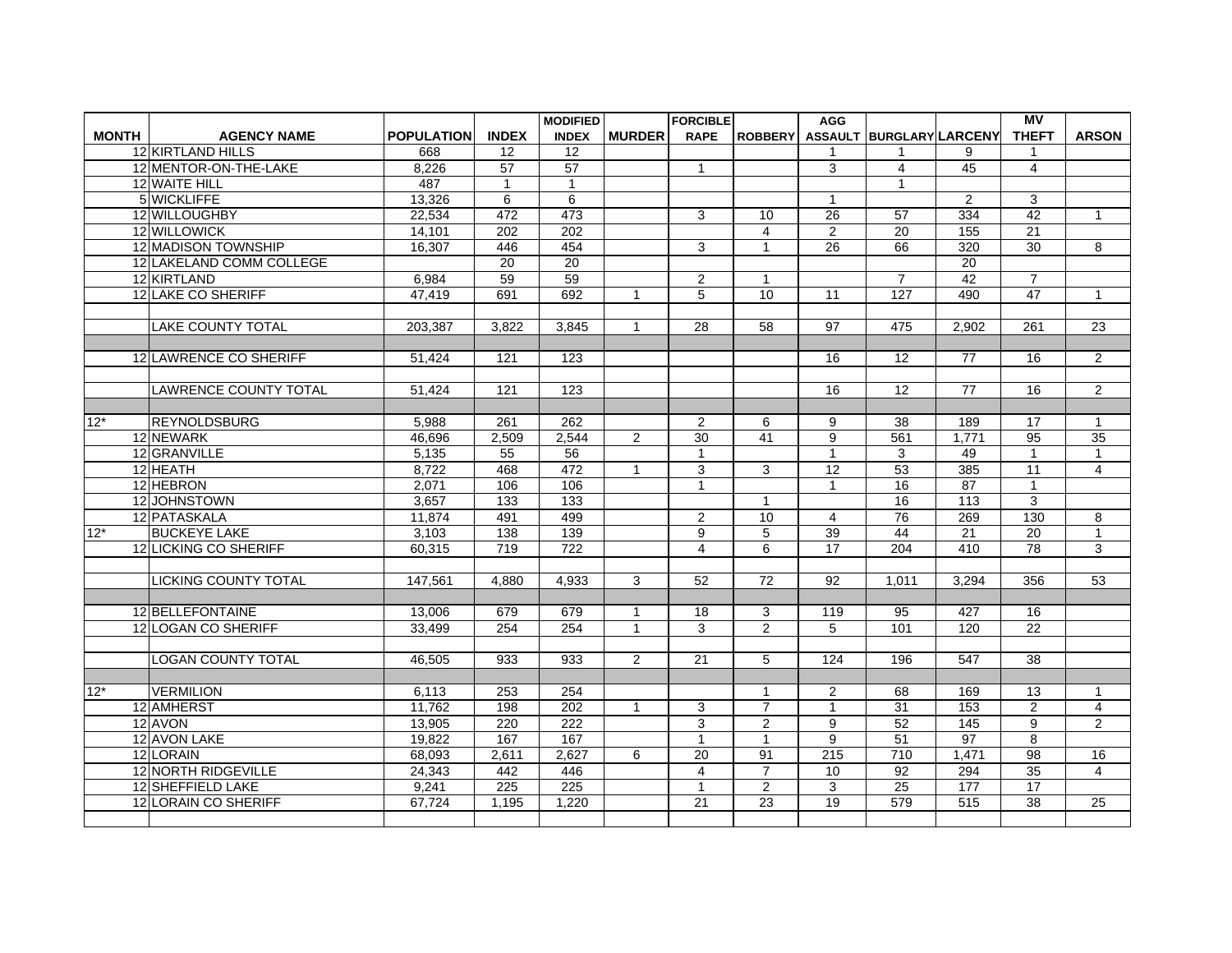|              |                             |                   |                  | <b>MODIFIED</b>  |                 | <b>FORCIBLE</b> |                  | <b>AGG</b>       |                          |                  | $\overline{MV}$ |                |
|--------------|-----------------------------|-------------------|------------------|------------------|-----------------|-----------------|------------------|------------------|--------------------------|------------------|-----------------|----------------|
| <b>MONTH</b> | <b>AGENCY NAME</b>          | <b>POPULATION</b> | <b>INDEX</b>     | <b>INDEX</b>     | <b>MURDER</b>   | <b>RAPE</b>     | <b>ROBBERY</b>   |                  | ASSAULT BURGLARY LARCENY |                  | <b>THEFT</b>    | <b>ARSON</b>   |
|              | LORAIN COUNTY TOTAL         | 221.003           | 5.311            | 5.363            | 7               | 53              | 134              | 268              | 1.608                    | 3.021            | 220             | 52             |
|              |                             |                   |                  |                  |                 |                 |                  |                  |                          |                  |                 |                |
|              | 12 TOLEDO                   | 309,600           | 24,945           | 25,291           | 22              | 145             | 1,195            | 1.905            | 5,651                    | 13,235           | 2,792           | 346            |
| $12*$        | <b>SWANTON</b>              | 28                | 1                | $\overline{1}$   |                 |                 |                  |                  |                          | 1                |                 |                |
|              | 12 MAUMEE                   | 14,735            | 602              | 604              |                 | $\overline{2}$  | $\overline{7}$   | $\overline{2}$   | 63                       | 508              | 20              | 2              |
|              | 12 OREGON                   | 19,458            | 764              | 766              |                 | $\overline{4}$  | 8                | 14               | 65                       | 645              | 28              | $\overline{2}$ |
|              | 12 OTTAWA HILLS             | 4,617             | 42               | 42               |                 |                 |                  | $\mathbf 1$      | 11                       | 27               | 3               |                |
|              | 12 SYLVANIA                 | 19,066            | 277              | 279              |                 | $\mathbf{1}$    | 3                | $\mathbf{1}$     | 50                       | 213              | $\overline{9}$  | $\overline{2}$ |
|              | <b>12 SYLVANIA TOWNSHIP</b> | 25,924            | 371              | 371              |                 |                 |                  | $\mathbf{1}$     | $\overline{2}$           | 368              |                 |                |
|              | 12 HOLLAND                  | 1,322             | 73               | 73               |                 |                 |                  |                  | 3                        | 69               | $\mathbf 1$     |                |
|              | 12 UNIVERSITY OF TOLEDO     |                   | 383              | 385              |                 | $\mathbf{1}$    | $\mathbf{1}$     | 4                | 36                       | 335              | $6\overline{6}$ | $\overline{2}$ |
|              | 12 WATERVILLE TOWNSHIP      | 4.914             | $\overline{18}$  | $\overline{18}$  |                 |                 |                  |                  | 5                        | $\overline{12}$  | $\mathbf{1}$    |                |
|              | 12 LUCAS CO SHERIFF         | 50,327            | 1,085            | 1,088            |                 | 10              | 14               | 18               | 222                      | 739              | 82              | 3              |
|              |                             |                   |                  |                  |                 |                 |                  |                  |                          |                  |                 |                |
|              | <b>LUCAS COUNTY TOTAL</b>   | 449.991           | 28.561           | 28.918           | 22              | 163             | 1.228            | 1.946            | 6.108                    | 16.152           | 2.942           | 357            |
|              |                             |                   |                  |                  |                 |                 |                  |                  |                          |                  |                 |                |
|              | 12 LONDON                   | 9,105             | 364              | 367              |                 | 5               | 9                | 5                | 76                       | 254              | 15              | 3              |
|              | 12 WEST JEFFERSON           | 4.275             | 126              | 126              |                 | $\mathbf{1}$    |                  |                  | $\overline{27}$          | 86               | $\overline{12}$ |                |
|              | 12 MOUNT STERLING           | 1,845             | 54               | 54               |                 |                 |                  |                  | 9                        | 43               | $\overline{2}$  |                |
| $12*$        | <b>PLAIN CITY</b>           | 2,125             | $\overline{20}$  | 20               |                 | $\mathbf{1}$    |                  |                  | $\mathbf{1}$             | 14               | $\overline{4}$  |                |
|              | 12 SOUTH SOLON              | 391               |                  |                  |                 |                 |                  |                  |                          |                  |                 |                |
|              |                             |                   |                  |                  |                 |                 |                  |                  |                          |                  |                 |                |
|              | <b>MADISON COUNTY TOTAL</b> | 17,741            | 564              | 567              |                 | $\overline{7}$  | 9                | 5                | $\overline{113}$         | 397              | $\overline{33}$ | 3              |
|              |                             |                   |                  |                  |                 |                 |                  |                  |                          |                  |                 |                |
|              | 12 BOARDMAN                 | 41,417            | 1,232            | 1,234            | $\mathbf 1$     | 8               | 25               | 3                | 178                      | 927              | 90              | $\overline{2}$ |
|              | 12 YOUNGSTOWN               | 79,432            | 4.959            | 5.151            | $\overline{23}$ | 62              | $\overline{275}$ | $\overline{372}$ | 1.665                    | 2.151            | 411             | 192            |
| $02*$        | <b>WASHINGTONVILLE</b>      | 348               |                  |                  |                 |                 |                  |                  |                          |                  |                 |                |
|              | 6 CAMPBELL                  | 9,038             | 96               | 96               |                 |                 | $\overline{4}$   | $\overline{4}$   | 23                       | $\overline{54}$  | 11              |                |
|              | 12 CANFIELD                 | 7.203             | 107              | 107              |                 |                 | $\mathbf{1}$     | $\mathbf{1}$     | 10                       | 94               | $\mathbf{1}$    |                |
|              | 7 LOWELLVILLE               | 1,204             | 3                | 3                |                 |                 |                  |                  | $\overline{1}$           | $\overline{2}$   |                 |                |
|              | 12 POLAND VILLAGE           | 2,786             | $\overline{18}$  | 19               |                 |                 |                  |                  | $\overline{7}$           | 11               |                 | $\mathbf{1}$   |
|              | 12 SEBRING                  | 4.754             | 174              | 174              |                 |                 | $\mathbf{1}$     | 8                | 38                       | 116              | 11              |                |
|              | 1STRUTHERS                  | 11,357            | 20               | $\overline{20}$  |                 |                 |                  |                  | 4                        | 16               |                 |                |
|              | 12 NEW MIDDLETOWN           | 1,647             | 26               | 26               |                 |                 | $\mathbf{1}$     |                  | 5                        | 19               | $\mathbf{1}$    |                |
|              | 12 BEAVER TOWNSHIP          | 6,180             | 155              | 156              |                 | 4               | $\mathbf{1}$     |                  | 37                       | 103              | 10              | $\mathbf{1}$   |
|              | 12 YOUNGSTOWN STATE UNIV    |                   | $\overline{218}$ | $\overline{218}$ |                 |                 | $\mathbf{1}$     |                  | 5                        | $\overline{208}$ | $\overline{4}$  |                |
|              | 12 SMITH TOWNSHIP           | 4,980             | 62               | 62               |                 | $\mathbf 1$     | $\overline{c}$   | $\overline{4}$   | $\overline{18}$          | $\overline{29}$  | 8               |                |
|              | 12 GOSHEN TOWNSHIP          | 3,446             | 109              | 109              |                 |                 | $\mathbf{1}$     | $\overline{7}$   | 41                       | $\overline{58}$  | 2               |                |
|              | 12 MILTON TOWNSHIP          | 2,895             | 73               | 73               |                 | $\mathbf{1}$    | $\mathbf{1}$     | 3                | $\overline{27}$          | $\overline{37}$  | $\overline{4}$  |                |
|              | 12 POLAND TOWNSHIP          | 11,622            | 113              | 113              |                 |                 | $\mathbf{1}$     | 6                | 39                       | 63               | $\overline{4}$  |                |
|              | 12 COITSVILLE TOWNSHIP      | 1,648             | 54               | 54               |                 |                 |                  |                  | 16                       | 33               | 5               |                |
| $12*$        | <b>ALLIANCE</b>             | 60                | $\overline{4}$   | $\overline{4}$   |                 |                 |                  |                  | $\mathbf{1}$             | 3                |                 |                |
|              |                             |                   |                  |                  |                 |                 |                  |                  |                          |                  |                 |                |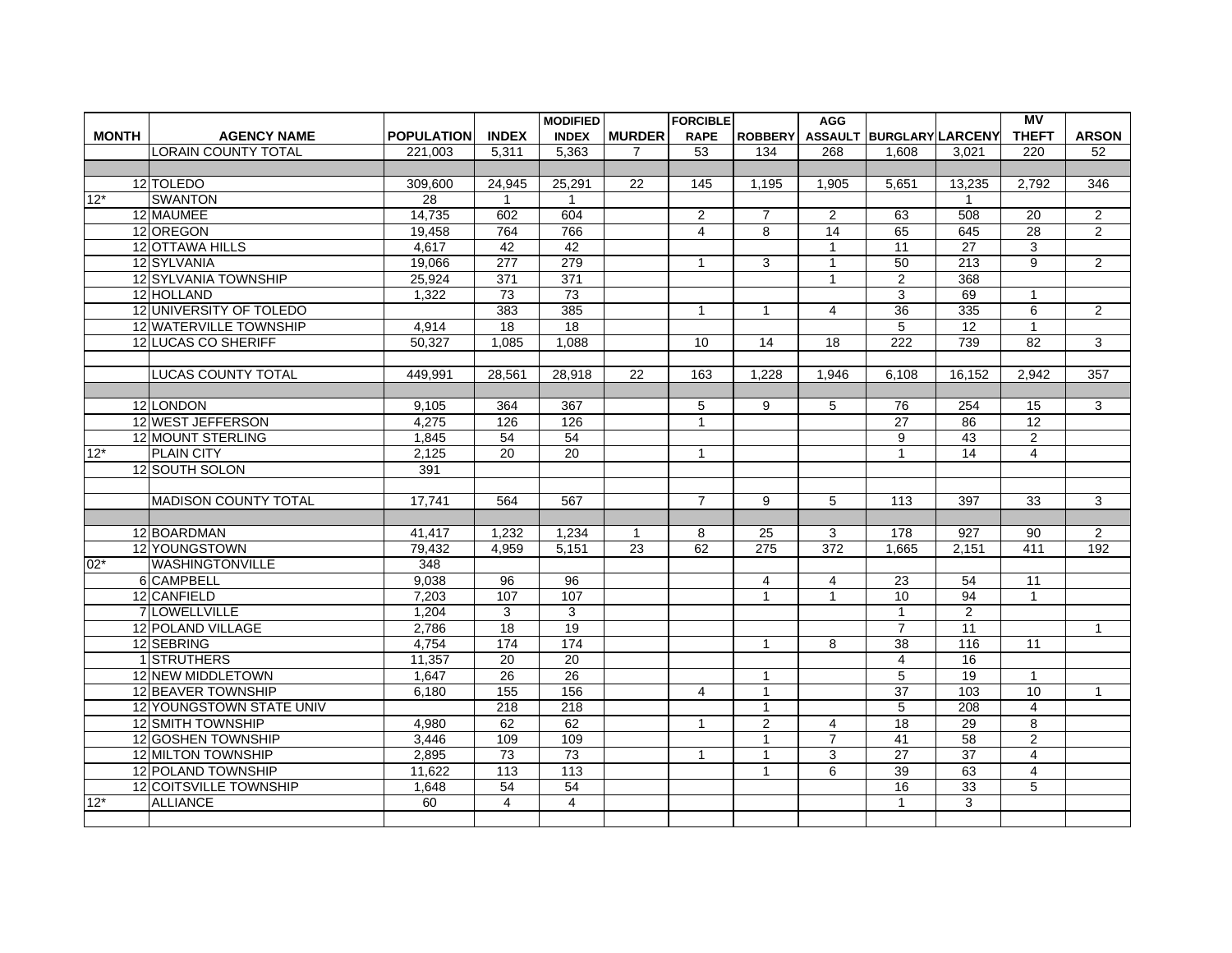|              |                            |                   |                  | <b>MODIFIED</b>  |                | <b>FORCIBLE</b> |                | <b>AGG</b>     |                          |                  | $\overline{MV}$ |                |
|--------------|----------------------------|-------------------|------------------|------------------|----------------|-----------------|----------------|----------------|--------------------------|------------------|-----------------|----------------|
| <b>MONTH</b> | <b>AGENCY NAME</b>         | <b>POPULATION</b> | <b>INDEX</b>     | <b>INDEX</b>     | <b>MURDER</b>  | <b>RAPE</b>     | <b>ROBBERY</b> |                | ASSAULT BURGLARY LARCENY |                  | <b>THEFT</b>    | <b>ARSON</b>   |
|              | MAHONING COUNTY TOTAL      | 190,017           | 7,423            | 7,619            | 24             | 76              | 314            | 408            | 2,115                    | 3,924            | 562             | 196            |
|              |                            |                   |                  |                  |                |                 |                |                |                          |                  |                 |                |
|              | 12 MARION                  | 37,376            | 1,922            | 1,932            | $\mathbf{1}$   | 21              | 39             | 42             | 419                      | 1.348            | 52              | 10             |
|              | 12 MARION CO SHERIFF       | 29,155            | 852              | 858              | 1              | $\mathbf{1}$    | 10             | $\overline{7}$ | 168                      | 627              | 38              | 6              |
|              |                            |                   |                  |                  |                |                 |                |                |                          |                  |                 |                |
|              | <b>MARION COUNTY TOTAL</b> | 66,531            | 2,774            | 2,790            | $\overline{2}$ | $\overline{22}$ | 49             | 49             | 587                      | 1.975            | $\overline{90}$ | 16             |
|              |                            |                   |                  |                  |                |                 |                |                |                          |                  |                 |                |
|              | 12 WADSWORTH               | 19,502            | 431              | 432              |                | 17              | 8              | 8              | 77                       | 298              | 23              | $\mathbf{1}$   |
|              | 6 SEVILLE                  | 2.264             | 31               | 31               |                |                 |                | $\mathbf{1}$   | $\overline{2}$           | 28               |                 |                |
|              | 6 HINCKLEY TOWNSHIP        | 7,298             | $\overline{2}$   | 2                |                |                 |                | $\overline{2}$ |                          |                  |                 |                |
|              | 12 MONTVILLE TOWNSHIP      | 5,837             | 112              | 113              | $\mathbf{1}$   | $\mathbf{1}$    | 2              |                | $\overline{20}$          | $\overline{83}$  | 5               | $\mathbf{1}$   |
|              | 12 MEDINA TOWNSHIP         | 8,262             | 122              | 122              |                | $\overline{2}$  | 3              | $\mathbf{1}$   | 10                       | 96               | 10              |                |
| $12*$        | <b>RITTMAN</b>             | 110               | $\mathbf{1}$     | $\mathbf{1}$     |                |                 |                |                |                          | $\mathbf{1}$     |                 |                |
| $10*$        | <b>CRESTON</b>             | 36                |                  |                  |                |                 |                |                |                          |                  |                 |                |
|              | 10 MEDINA CO SHERIFF       | 57,260            | 72               | 72               |                |                 | $\mathbf{1}$   | $\mathbf{1}$   | 50                       | 20               |                 |                |
|              |                            |                   |                  |                  |                |                 |                |                |                          |                  |                 |                |
|              | <b>MEDINA COUNTY TOTAL</b> | 100.569           | $\overline{771}$ | $\overline{773}$ | $\mathbf{1}$   | 20              | 14             | 13             | 159                      | 526              | $\overline{38}$ | $\overline{2}$ |
|              |                            |                   |                  |                  |                |                 |                |                |                          |                  |                 |                |
|              | 12 MEIGS                   | 20,779            | 311              | 313              |                | $\overline{4}$  | 3              | 16             | 107                      | 153              | 28              | $\overline{2}$ |
|              |                            |                   |                  |                  |                |                 |                |                |                          |                  |                 |                |
|              | <b>MEIGS COUNTY TOTAL</b>  | 20.779            | 311              | 313              |                | $\overline{4}$  | 3              | 16             | 107                      | 153              | 28              | $\overline{2}$ |
|              |                            |                   |                  |                  |                |                 |                |                |                          |                  |                 |                |
|              | 12 CELINA                  | 10,296            | 371              | 382              |                | 6               | 2              | 17             | 45                       | 288              | 13              | 11             |
|              | 12 COLDWATER               | 4,466             | 84               | 85               |                |                 |                |                | 15                       | 65               | $\overline{4}$  | $\mathbf{1}$   |
|              | 11 FORT RECOVERY           | 1,308             | $\overline{33}$  | 33               |                |                 |                |                | 13                       | $\overline{20}$  |                 |                |
|              | 10ST. HENRY                | 2,306             | 10               | 10               |                |                 |                |                | $\overline{2}$           | 8                |                 |                |
|              | 12 MERCER CO SHERIFF       | 21,527            | 246              | 246              |                | 5               | $\overline{1}$ | 6              | 39                       | 184              | 11              |                |
|              |                            |                   |                  |                  |                |                 |                |                |                          |                  |                 |                |
|              | <b>MERCER COUNTY TOTAL</b> | 39,903            | 744              | 756              |                | $\overline{11}$ | 3              | 23             | 114                      | 565              | $\overline{28}$ | 12             |
|              |                            |                   |                  |                  |                |                 |                |                |                          |                  |                 |                |
| $12*$        | <b>BRADFORD</b>            | 1,031             | 5                | 5                |                |                 |                | 1              | $\overline{2}$           | 1                | $\mathbf{1}$    |                |
|              | 12 PIQUA                   | 20,770            | 1,336            | 1,342            | $\mathbf{1}$   | 13              | 22             | 6              | 216                      | 1,033            | 45              | 6              |
|              | 12 TIPP CITY               | 9,304             | 287              | 293              |                | 3               | $\mathbf{1}$   | 9              | 30                       | $\overline{237}$ | $\overline{7}$  | 6              |
|              | 1 TROY                     | 22,214            | 63               | 63               |                | 6               | $\mathbf{1}$   |                | 8                        | 46               | $\mathbf{2}$    |                |
|              | 12 COVINGTON               | 2,560             | 56               | 56               |                | $\overline{4}$  |                |                | $\overline{13}$          | $\overline{38}$  | $\mathbf{1}$    |                |
| $12*$        | <b>HUBER HEIGHTS</b>       | 58                | 3                | 3                |                |                 |                |                | $\mathbf{1}$             | $\overline{2}$   |                 |                |
|              | 12 MIAMI CO SHERIFF        | 44,483            | 549              | 568              |                | 10              | 6              | 14             | 182                      | 296              | 41              | 19             |
|              |                            |                   |                  |                  |                |                 |                |                |                          |                  |                 |                |
|              | MIAMI COUNTY TOTAL         | 100,420           | 2,299            | 2,330            | 1              | 36              | 30             | 30             | 452                      | 1,653            | 97              | 31             |
|              |                            |                   |                  |                  |                |                 |                |                |                          |                  |                 |                |
|              | 12 DAYTON                  | 162,024           | 14,419           | 14,604           | 32             | 127             | 914            | 559            | 3,693                    | 6,656            | 2,438           | 185            |
|              | 12 CENTERVILLE             | 23,180            | 614              | 621              |                | 4               | 3              | 9              | 80                       | 491              | $\overline{27}$ | $\overline{7}$ |
|              | 12 GERMANTOWN              | 5,053             | 184              | 185              |                | $\mathbf{1}$    |                |                | 48                       | 123              | 12              | $\mathbf{1}$   |
|              |                            |                   |                  |                  |                |                 |                |                |                          |                  |                 |                |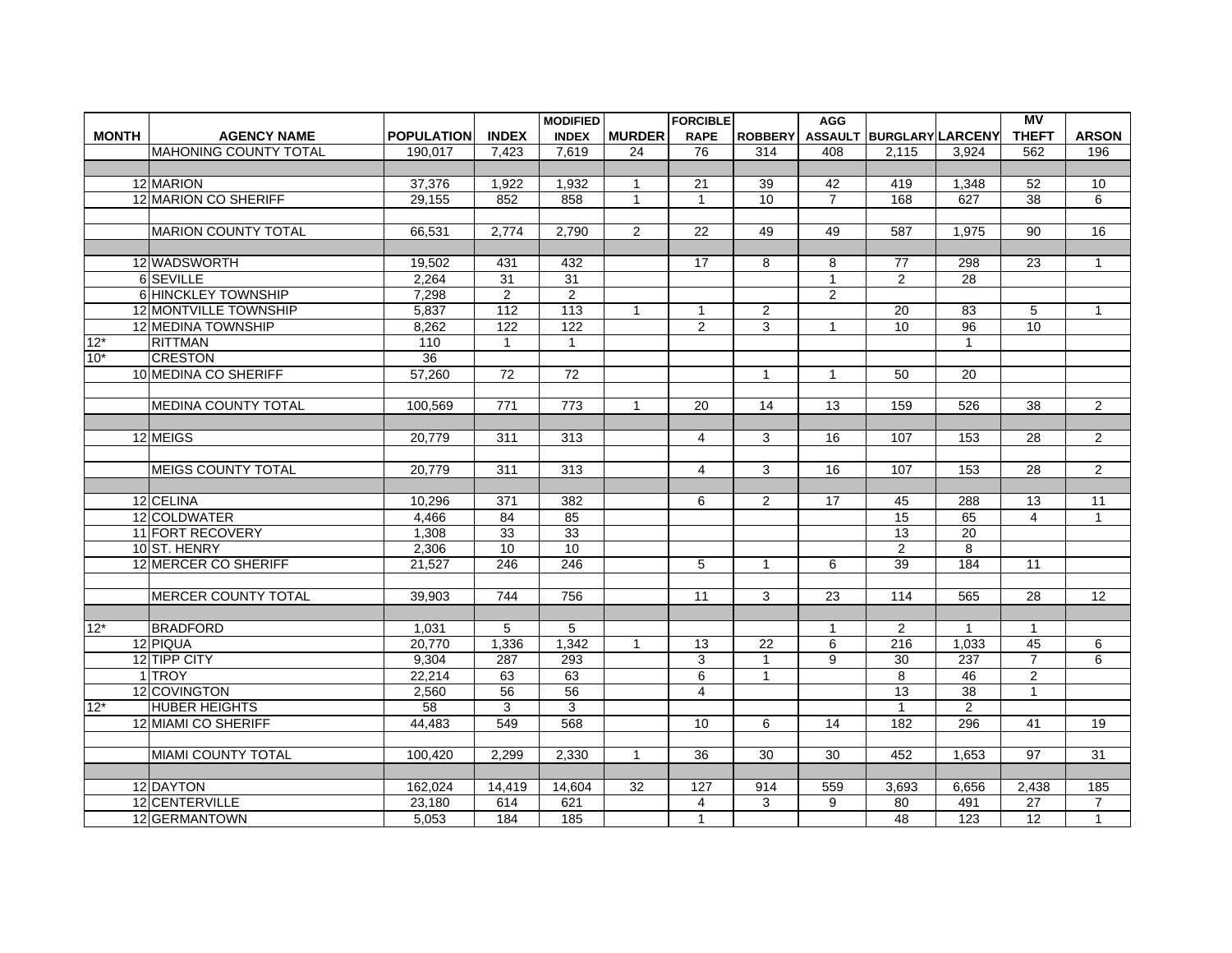|              |                                |                   |                         | <b>MODIFIED</b>         |                | <b>FORCIBLE</b>      |                 | <b>AGG</b>      |                          |                  | <b>MV</b>        |                 |
|--------------|--------------------------------|-------------------|-------------------------|-------------------------|----------------|----------------------|-----------------|-----------------|--------------------------|------------------|------------------|-----------------|
| <b>MONTH</b> | <b>AGENCY NAME</b>             | <b>POPULATION</b> | <b>INDEX</b>            | <b>INDEX</b>            | <b>MURDER</b>  | <b>RAPE</b>          | <b>ROBBERY</b>  |                 | ASSAULT BURGLARY LARCENY |                  | <b>THEFT</b>     | <b>ARSON</b>    |
| $12*$        | <b>KETTERING</b>               | 56,422            | 2,224                   | 2,229                   |                | 31                   | 47              | 16              | 361                      | 1,603            | 166              | 5               |
|              | 12 MIAMISBURG                  | 19.897            | 988                     | 1,004                   | $\mathbf{1}$   | 15                   | $\overline{28}$ | 13              | 182                      | 639              | 110              | 16              |
|              | 4 MORAINE                      | 6.876             | 244                     | $\overline{245}$        |                |                      | 4               | 6               | 40                       | 163              | $\overline{31}$  | $\overline{1}$  |
|              | 12 OAKWOOD                     | 8,920             | 167                     | 167                     |                |                      | 4               | 8               | 32                       | 114              | $\boldsymbol{9}$ |                 |
|              | 12 VANDALIA                    | 14,524            | 386                     | 389                     | $\mathbf{1}$   | 3                    | $\overline{7}$  |                 | 63                       | $\overline{282}$ | 30               | 3               |
| $12*$        | <b>HUBER HEIGHTS</b>           | 38,260            | 1,632                   | 1,643                   | $\overline{2}$ | 15                   | 40              | $\overline{12}$ | 304                      | 1,152            | 107              | $\overline{11}$ |
|              | 12 WEST CARROLLTON             | 13,514            | 532                     | 534                     | $\mathbf{1}$   | 4                    | 8               | 18              | 105                      | 300              | 96               | $\overline{2}$  |
|              | 12 BROOKVILLE                  | 5,290             | 129                     | 130                     |                | 3                    | $\overline{1}$  | 2               | 39                       | 81               | 3                | $\overline{1}$  |
|              | 12 ENGLEWOOD                   | 12.485            | 499                     | 501                     |                | 3                    | 9               | 10              | 46                       | 399              | 32               | $\overline{2}$  |
|              | 12 RIVERSIDE                   | 23,118            | 1,172                   | 1,180                   | 1              | 6                    | $\overline{37}$ | 27              | 264                      | 664              | 173              | 8               |
|              | 12 GERMAN TOWNSHIP             | 2,979             | 86                      | $\overline{86}$         | $\mathbf{1}$   |                      |                 |                 | 39                       | $\overline{38}$  | $\mathbf{8}$     |                 |
|              | 12 SINCLAIR COMM COLLEGE       |                   | 125                     | 125                     |                |                      |                 |                 | $\overline{2}$           | 123              |                  |                 |
| $12*$        | <b>CARLISLE</b>                | 304               | 6                       | 6                       |                |                      |                 |                 | $\mathbf{1}$             | $\overline{4}$   | $\mathbf{1}$     |                 |
| $12*$        | <b>SPRINGBORO</b>              | $\overline{224}$  | $\overline{\mathbf{4}}$ | $\overline{\mathbf{4}}$ |                |                      |                 |                 | $\mathbf{1}$             | $\overline{3}$   |                  |                 |
|              |                                |                   |                         |                         |                |                      |                 |                 |                          |                  |                  |                 |
|              | IMONTGOMERY COUNTY TOTAL       | 393.070           | 23.411                  | 23.653                  | 39             | 212                  | 1,102           | 680             | 5.300                    | 12.835           | 3.243            | 242             |
|              |                                |                   |                         |                         |                |                      |                 |                 |                          |                  |                  |                 |
|              | 12 MORGAN CO SHERIFF           | 13.086            | 112                     | 112                     |                | $\overline{2}$       |                 | 6               | 22                       | 60               | 22               |                 |
|              |                                |                   |                         |                         |                |                      |                 |                 |                          |                  |                  |                 |
|              | <b>MORGAN COUNTY TOTAL</b>     | 13,086            | 112                     | 112                     |                | $\overline{2}$       |                 | 6               | 22                       | 60               | 22               |                 |
|              |                                |                   |                         |                         |                |                      |                 |                 |                          |                  |                  |                 |
|              | 12 MOUNT GILEAD                | 3.477             | 106                     | 108                     |                | $\mathbf{1}$         | $\mathbf{1}$    | $\overline{2}$  | 28                       | 72               | 2                | $\overline{2}$  |
|              | 10 CARDINGTON                  | 1,983             | $\overline{2}$          | $\overline{2}$          |                |                      |                 |                 | $\mathbf{1}$             | $\mathbf{1}$     |                  |                 |
|              | 12 MORROW CO SHERIFF           | 27.729            | 395                     | 399                     | 2              | 2                    |                 | 5               | 184                      | 181              | 21               | $\overline{4}$  |
|              |                                |                   |                         |                         |                |                      |                 |                 |                          |                  |                  |                 |
|              | <b>MORROW COUNTY TOTAL</b>     | 33,189            | 503                     | 509                     | 2              | 3                    | $\mathbf{1}$    | $\overline{7}$  | $\overline{213}$         | 254              | $\overline{23}$  | 6               |
|              |                                |                   |                         |                         |                |                      |                 |                 |                          |                  |                  |                 |
|              | 12 ZANESVILLE                  | 25.328            | 1.749                   | 1.764                   | $\overline{2}$ | 17                   | 49              | 33              | 295                      | 1.266            | 87               | 15              |
|              | 1 FRAZEYSBURG                  | 1,281             |                         |                         |                |                      |                 |                 |                          |                  |                  |                 |
|              | <b>7 NEW CONCORD</b>           | 2,750             | 4                       | 4                       |                |                      |                 | 2               | $\mathbf{1}$             | $\mathbf{1}$     |                  |                 |
| $11*$        | <b>ROSEVILLE</b>               | 759               | 11                      | 11                      |                |                      |                 |                 | $\overline{2}$           | 9                |                  |                 |
|              | <b>12 SOUTH ZANESVILLE</b>     | 1,990             | $\overline{21}$         | 21                      |                | $\mathbf{1}$         |                 | $\overline{2}$  |                          | 17               | $\mathbf{1}$     |                 |
|              | 10 MUSKINGUM COLLEGE           |                   | $\overline{31}$         | $\overline{31}$         |                |                      |                 |                 | 21                       | 10               |                  |                 |
|              | 12 MUSKINGUM CO SHERIFF        | 53.488            | 1.335                   | 1,339                   | $\mathbf{1}$   | 16                   | 17              | 4               | 309                      | 890              | 98               | $\overline{4}$  |
|              |                                |                   |                         |                         |                |                      |                 |                 |                          |                  |                  |                 |
|              | <b>IMUSKINGUM COUNTY TOTAL</b> | 85.596            | 3.151                   | 3.170                   | 3              | 34                   | 66              | 41              | 628                      | 2.193            | 186              | 19              |
|              |                                |                   |                         |                         |                |                      |                 |                 |                          |                  |                  |                 |
|              | 12 PORT CLINTON                | 6,329             | 303                     | 303                     |                | $\mathbf{1}$         | 2               | $\overline{2}$  | 49                       | 238              | 11               |                 |
|              |                                |                   |                         |                         |                |                      |                 |                 |                          |                  |                  |                 |
|              | <b>IOTTAWA COUNTY TOTAL</b>    | 6.329             | 303                     | 303                     |                | $\blacktriangleleft$ | 2               | $\overline{2}$  | 49                       | 238              | 11               |                 |
|              |                                |                   |                         |                         |                |                      |                 |                 |                          |                  |                  |                 |
|              | 12 PAYNE                       | 1,151             | 15                      | 15                      |                |                      |                 |                 | 8                        | $\overline{7}$   |                  |                 |
|              | 12 PAULDING CO SHERIFF         | 15,105            | 226                     | 228                     |                | 3                    |                 | 18              | 63                       | 142              |                  | $\overline{2}$  |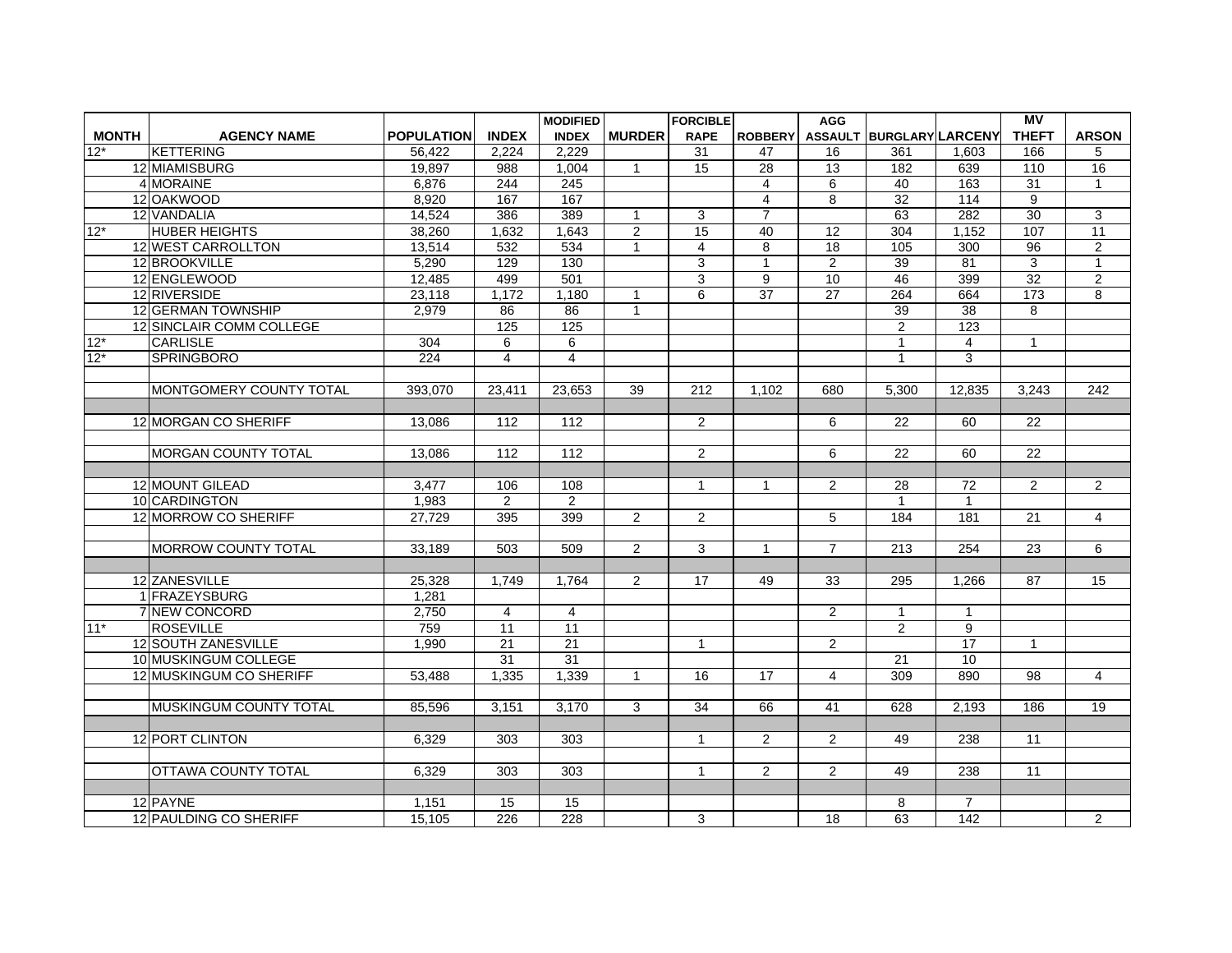|              |                              |                   |                  | <b>MODIFIED</b>  |               | <b>FORCIBLE</b> |                      | <b>AGG</b>         |                          |                | <b>MV</b>       |                |
|--------------|------------------------------|-------------------|------------------|------------------|---------------|-----------------|----------------------|--------------------|--------------------------|----------------|-----------------|----------------|
| <b>MONTH</b> | <b>AGENCY NAME</b>           | <b>POPULATION</b> | <b>INDEX</b>     | <b>INDEX</b>     | <b>MURDER</b> | <b>RAPE</b>     | <b>ROBBERY</b>       |                    | ASSAULT BURGLARY LARCENY |                | <b>THEFT</b>    | <b>ARSON</b>   |
|              |                              |                   |                  |                  |               |                 |                      |                    |                          |                |                 |                |
|              | PAULDING COUNTY TOTAL        | 16,256            | 241              | 243              |               | 3               |                      | 18                 | $\overline{71}$          | 149            |                 | $\overline{2}$ |
|              |                              |                   |                  |                  |               |                 |                      |                    |                          |                |                 |                |
| $11*$        | <b>ROSEVILLE</b>             | 1,178             | 17               | 17               |               | $\mathbf{1}$    |                      |                    | 3                        | 13             |                 |                |
|              | <b>12 NEW LEXINGTON</b>      | 4,722             | $\overline{202}$ | $\overline{202}$ |               | $\overline{2}$  | $\mathbf{1}$         | 4                  | $\overline{47}$          | 141            | $\overline{7}$  |                |
|              | 12 PERRY CO SHERIFF          | 25,914            | 291              | 292              |               | 3               | $\mathbf{1}$         | $\overline{4}$     | 106                      | 149            | 28              | $\mathbf{1}$   |
|              |                              |                   |                  |                  |               |                 |                      |                    |                          |                |                 |                |
|              | PERRY COUNTY TOTAL           | 31,814            | 510              | 511              |               | 6               | 2                    | 8                  | 156                      | 303            | $\overline{35}$ | $\mathbf{1}$   |
|              |                              |                   |                  |                  |               |                 |                      |                    |                          |                |                 |                |
|              | 12 CIRCLEVILLE               | 13,427            | 1,132            | 1,137            | 1             | $\overline{7}$  | 11                   | 16                 | 244                      | 822            | 31              | 5              |
|              | 12 PICKAWAY CO SHERIFF       | 38,401            | 902              | 907              |               | 6               | 5                    | 22                 | 403                      | 433            | $\overline{33}$ | 5              |
|              |                              |                   |                  |                  |               |                 |                      |                    |                          |                |                 |                |
|              | PICKAWAY COUNTY TOTAL        | 51,828            | 2.034            | 2.044            | $\mathbf{1}$  | 13              | 16                   | 38                 | 647                      | 1.255          | 64              | 10             |
|              |                              |                   |                  |                  |               |                 |                      |                    |                          |                |                 |                |
|              | 12 WAVERLY                   | 4,457             | 431              | 431              | $\mathbf{1}$  |                 | $\mathbf{1}$         |                    | 30                       | 392            | $\overline{7}$  |                |
|              | 6 PIKE CO SHERIFF            | 23,794            | 146              | $\overline{146}$ |               | $\overline{2}$  | 2                    |                    | 62                       | 71             | 9               |                |
|              |                              |                   |                  |                  |               |                 |                      |                    |                          |                |                 |                |
|              | PIKE COUNTY TOTAL            | 28,251            | 577              | 577              | $\mathbf{1}$  | $\overline{2}$  | 3                    |                    | 92                       | 463            | 16              |                |
|              | 12 AURORA                    | 14,299            | 160              | 164              |               | 3               |                      |                    | 25                       | 125            | 5               |                |
|              | 12 KENT                      | 28,139            | 847              | 903              | 2             | 10              | $\overline{1}$<br>15 | $\mathbf{1}$<br>52 | 128                      | 587            | 53              | 4<br>56        |
|              | 12 RAVENNA                   | 11,529            | 786              | 786              |               | 8               | $\overline{12}$      | $\overline{22}$    | $\overline{72}$          | 647            | $\overline{25}$ |                |
|              | 12 WINDHAM                   | 2,772             | 184              | 184              |               | 3               | $\mathbf{1}$         | 8                  | 35                       | 133            | $\overline{4}$  |                |
|              | 8 BRADY LAKE                 | 504               | 3                | 3                |               |                 |                      |                    | $\mathbf{1}$             | $\overline{2}$ |                 |                |
|              | 12 KENT STATE UNIVERSITY     |                   | 249              | 249              |               | $\overline{2}$  |                      | 3                  | $\overline{17}$          | 226            | $\mathbf{1}$    |                |
|              | 12 STREETSBORO               | 13,850            | 459              | 459              |               | 3               | 6                    | $\overline{2}$     | 62                       | 371            | 15              |                |
|              | 8 BRIMFIELD TOWNSHIP         | 7,905             | 182              | 182              | $\mathbf{1}$  |                 | $\mathbf{1}$         | $\overline{2}$     |                          | 139            | 8               |                |
| $12*$        | <b>MOGADORE</b>              | 954               | 17               | 17               |               |                 |                      |                    | 31<br>3                  | 13             | $\overline{1}$  |                |
| $12*$        | <b>TALLMADGE</b>             | 237               | 6                | 6                |               |                 |                      |                    | $\overline{1}$           | 5              |                 |                |
|              | <b>11 PORTAGE CO SHERIFF</b> | 74,995            | $\overline{27}$  | 27               |               | $\overline{c}$  |                      | $\mathbf{1}$       | $\overline{\mathbf{4}}$  | 19             | $\mathbf{1}$    |                |
|              |                              |                   |                  |                  |               |                 |                      |                    |                          |                |                 |                |
|              | PORTAGE COUNTY TOTAL         | 155,184           | 2,920            | 2,980            | 3             | 31              | 36                   | 91                 | 379                      | 2.267          | 113             | 60             |
|              |                              |                   |                  |                  |               |                 |                      |                    |                          |                |                 |                |
|              | 12 EATON                     | 8,187             | 360              | 360              |               |                 | 2                    | 5                  | 52                       | 290            | 11              |                |
|              | <b>6 NEW PARIS</b>           | 1,565             | $\overline{11}$  | $\overline{11}$  |               |                 |                      |                    |                          | 9              | $\overline{2}$  |                |
|              | 12 PREBLE CO SHERIFF         | 31,837            | 438              | 438              |               | 10              | 5                    | 10                 | 145                      | 240            | 28              |                |
|              |                              |                   |                  |                  |               |                 |                      |                    |                          |                |                 |                |
|              | PREBLE COUNTY TOTAL          | 41,589            | 809              | 809              |               | 10              | $\overline{7}$       | 15                 | 197                      | 539            | 41              |                |
|              |                              |                   |                  |                  |               |                 |                      |                    |                          |                |                 |                |
|              | 1 KALIDA                     | 1,095             | $\mathbf{1}$     | $\overline{1}$   |               |                 |                      |                    |                          | $\mathbf{1}$   |                 |                |
|              | 12 PUTNAM CO SHERIFF         | 26,994            | 197              | 198              |               | $\overline{2}$  |                      | 6                  | 63                       | 121            | 5               | $\mathbf{1}$   |
|              |                              |                   |                  |                  |               |                 |                      |                    |                          |                |                 |                |
|              | PUTNAM COUNTY TOTAL          | 28,089            | 198              | 199              |               | $\overline{2}$  |                      | 6                  | 63                       | 122            | 5               | $\mathbf{1}$   |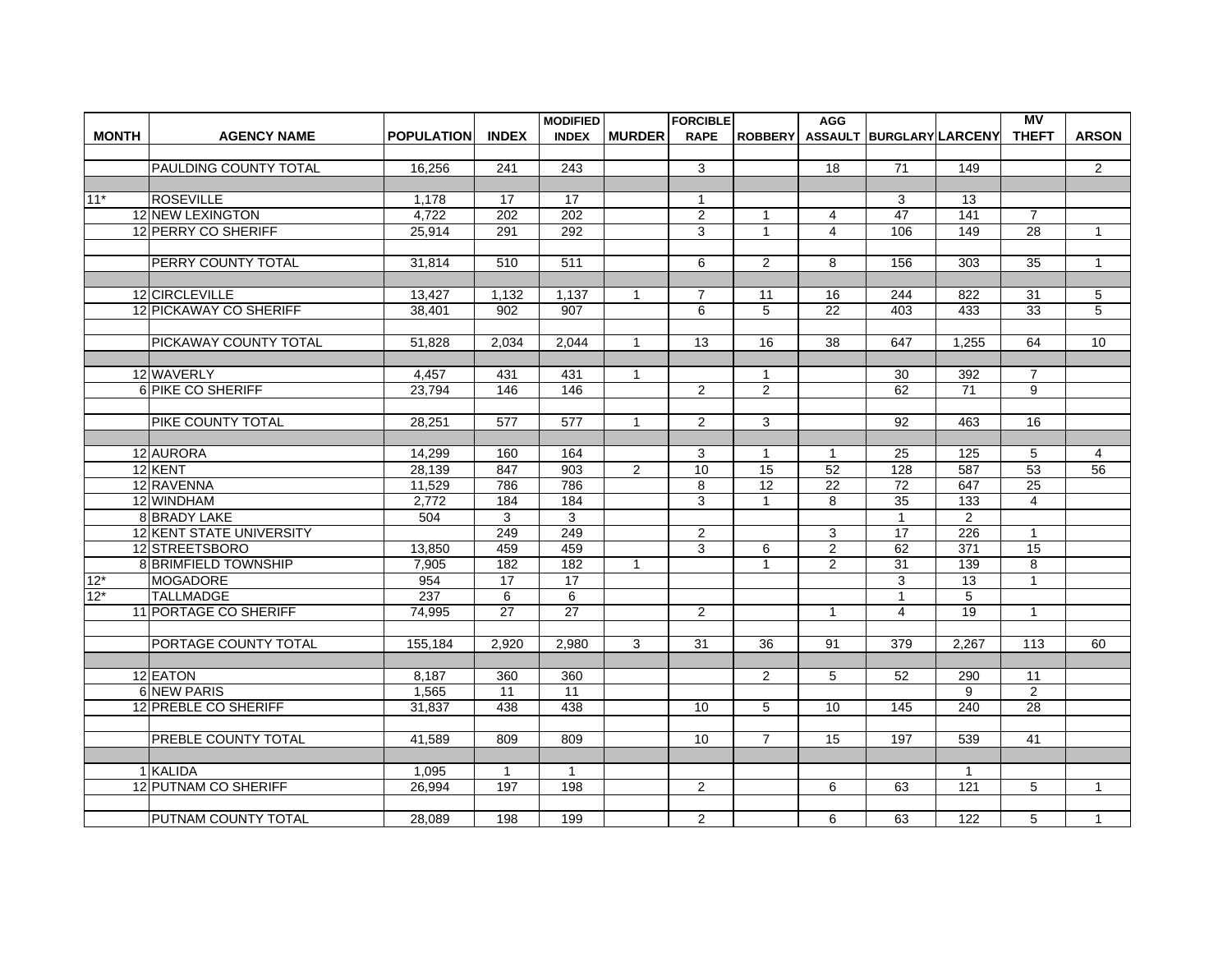|              |                             |                   |              | <b>MODIFIED</b>   |                | <b>FORCIBLE</b>    |                                   | <b>AGG</b>                      |                          |                  | $\overline{MV}$  |                |
|--------------|-----------------------------|-------------------|--------------|-------------------|----------------|--------------------|-----------------------------------|---------------------------------|--------------------------|------------------|------------------|----------------|
| <b>MONTH</b> | <b>AGENCY NAME</b>          | <b>POPULATION</b> | <b>INDEX</b> | <b>INDEX</b>      | <b>MURDER</b>  | <b>RAPE</b>        | <b>ROBBERY</b>                    |                                 | ASSAULT BURGLARY LARCENY |                  | <b>THEFT</b>     | <b>ARSON</b>   |
|              |                             |                   |              |                   |                |                    |                                   |                                 |                          |                  |                  |                |
|              | 12 MANSFIELD                | 50,791            | 3,539        | 3,566             | $\overline{2}$ | 22                 | 84                                | 36                              | 897                      | 2,325            | 173              | 27             |
| $10*$        | <b>CRESTLINE</b>            | 3                 |              |                   |                |                    |                                   |                                 |                          |                  |                  |                |
|              | 12 ONTARIO                  | 5,282             | 568          | 569               |                | $\overline{2}$     | 7                                 |                                 | 41                       | 493              | 25               | $\mathbf{1}$   |
|              | 12 SHELBY                   | 9,598             | 444          | 446               |                | 6                  | $\overline{4}$                    | 3                               | 83                       | 344              | $\overline{4}$   | $\overline{2}$ |
|              | 12 BELLVILLE                | 1,747             | 61           | 61                |                | $\mathbf{1}$       |                                   | $\mathbf{1}$                    | 11                       | $\overline{48}$  |                  |                |
|              | 12 BUTLER<br>12 LEXINGTON   | 907               | 28<br>88     | 28<br>88          |                |                    |                                   |                                 | 2<br>12                  | 26<br>73         |                  |                |
|              | 12 RICHLAND CO SHERIFF      | 4,125<br>55,074   | 1,258        | 1,262             | $\overline{2}$ | $\mathbf{1}$<br>10 | $\overline{1}$<br>$\overline{21}$ | $\mathbf{1}$<br>$\overline{17}$ | 367                      | 782              |                  | $\overline{4}$ |
|              |                             |                   |              |                   |                |                    |                                   |                                 |                          |                  | 59               |                |
|              | RICHLAND COUNTY TOTAL       | 127,527           | 5,986        | 6,020             | $\overline{4}$ | 42                 | 117                               | $\overline{58}$                 | 1,413                    | 4,091            | $\overline{261}$ | 34             |
|              |                             |                   |              |                   |                |                    |                                   |                                 |                          |                  |                  |                |
|              | 12 CHILLICOTHE              | 22,215            | 2,269        | 2,283             |                | 10                 | 33                                | 14                              | 344                      | 1,754            | 114              | 14             |
|              | 12 ROSS CO SHERIFF          | 52,360            | 1,746        | 1,752             | $\overline{2}$ | 17                 | 19                                | 20                              | 483                      | 1,106            | 99               | 6              |
|              |                             |                   |              |                   |                |                    |                                   |                                 |                          |                  |                  |                |
|              | <b>ROSS COUNTY TOTAL</b>    | 74.575            | 4.015        | 4.035             | 2              | 27                 | 52                                | 34                              | 827                      | 2.860            | 213              | 20             |
|              |                             |                   |              |                   |                |                    |                                   |                                 |                          |                  |                  |                |
|              | 12 CLYDE                    | 6.059             | 163          | 163               |                | $\overline{2}$     |                                   | $\mathbf{1}$                    | 27                       | 128              | 5                |                |
|              | 12 FREMONT                  | 17,271            | 1,237        | 1,245             |                | $\overline{2}$     | 13                                | 31                              | 185                      | 970              | 36               | 8              |
|              | 12 GIBSONBURG               | 2,459             | 182          | 182               |                | $\mathbf{1}$       |                                   | $\overline{2}$                  | 19                       | 153              | $\overline{7}$   |                |
|              |                             |                   |              |                   |                |                    |                                   |                                 |                          |                  |                  |                |
|              | SANDUSKY COUNTY TOTAL       | 25,789            | 1,582        | 1,590             |                | 5                  | 13                                | 34                              | 231                      | 1.251            | 48               | 8              |
|              |                             |                   |              |                   |                |                    |                                   |                                 |                          |                  |                  |                |
|              | 12 PORTSMOUTH               | 19,953            | 3,171        | 3,171             | 6              | 31                 | 79                                | 88                              | 583                      | 2,182            | 202              |                |
|              | 12 SCIOTO CO SHERIFF        | 55,422            | 2.544        | 2,544             | $\mathbf{1}$   | 9                  | $\overline{21}$                   | 32                              | 985                      | 1,334            | 162              |                |
|              |                             |                   |              |                   |                |                    |                                   |                                 |                          |                  |                  |                |
|              | SCIOTO COUNTY TOTAL         | 75,375            | 5,715        | 5,715             | $\overline{7}$ | 40                 | 100                               | 120                             | 1,568                    | 3,516            | 364              |                |
|              |                             |                   |              |                   |                |                    |                                   |                                 |                          |                  |                  |                |
|              |                             |                   |              |                   |                |                    |                                   |                                 |                          |                  |                  |                |
|              | 12 TIFFIN                   | 17,533            | 810          | 811               |                | 9                  | 6                                 | 6                               | 111                      | 648              | 30               | $\mathbf{1}$   |
|              |                             |                   |              |                   |                |                    |                                   |                                 |                          |                  |                  |                |
|              | <b>SENECA COUNTY TOTAL</b>  | 17,533            | 810          | 811               |                | 9                  | 6                                 | 6                               | 111                      | 648              | 30               | $\mathbf{1}$   |
|              |                             |                   |              |                   |                |                    |                                   |                                 |                          |                  |                  |                |
|              | 12 CANTON                   | 79,416            | 7,142        | 7,181             | 9              | 94                 | 327                               | 624                             | 1,641                    | 3,820            | 627              | 39             |
| $12*$        | <b>ALLIANCE</b>             | 22,878            | 1,237        | 1,255             |                | 16                 | 29                                | 35                              | 247                      | 874              | 36               | 18             |
|              | 12 CANAL FULTON             | 5,027             | 143          | 143               |                |                    |                                   |                                 | 18                       | 118              | $\overline{7}$   |                |
|              | 12 EAST CANTON              | 1,614             | 35           | 35                |                |                    | $\mathbf{1}$                      | $\mathbf{1}$                    | 6                        | 25               | $\overline{2}$   |                |
|              | 12 HARTVILLE                | 2,241             | 87           | 87                |                |                    | 2                                 |                                 | 11                       | $\overline{71}$  | 3                |                |
|              | 12 LOUISVILLE               | 9,157             | 117          | 120               |                |                    |                                   | $\mathbf{1}$                    | $\overline{11}$          | 103              | $\overline{2}$   | $\overline{3}$ |
|              | 12 NAVARRE                  | 1,443             | 12           | 13                |                | $\overline{2}$     |                                   | 3                               |                          | 5                | $\overline{2}$   | $\mathbf{1}$   |
|              | 12 NORTH CANTON             | 16,756            | 410          | 412               |                | 5                  | $\overline{4}$                    | 5                               | 67                       | $\overline{310}$ | 19               | 2              |
|              | 4BEACH CITY                 | 1,122             | 5            | 5                 |                |                    |                                   |                                 | $\mathbf{1}$             | 4                |                  |                |
|              | <b>12 LAWRENCE TOWNSHIP</b> | 8,478             | 114          | $\frac{115}{115}$ |                |                    |                                   | 5                               | 25                       | 76               | 8                | $\mathbf{1}$   |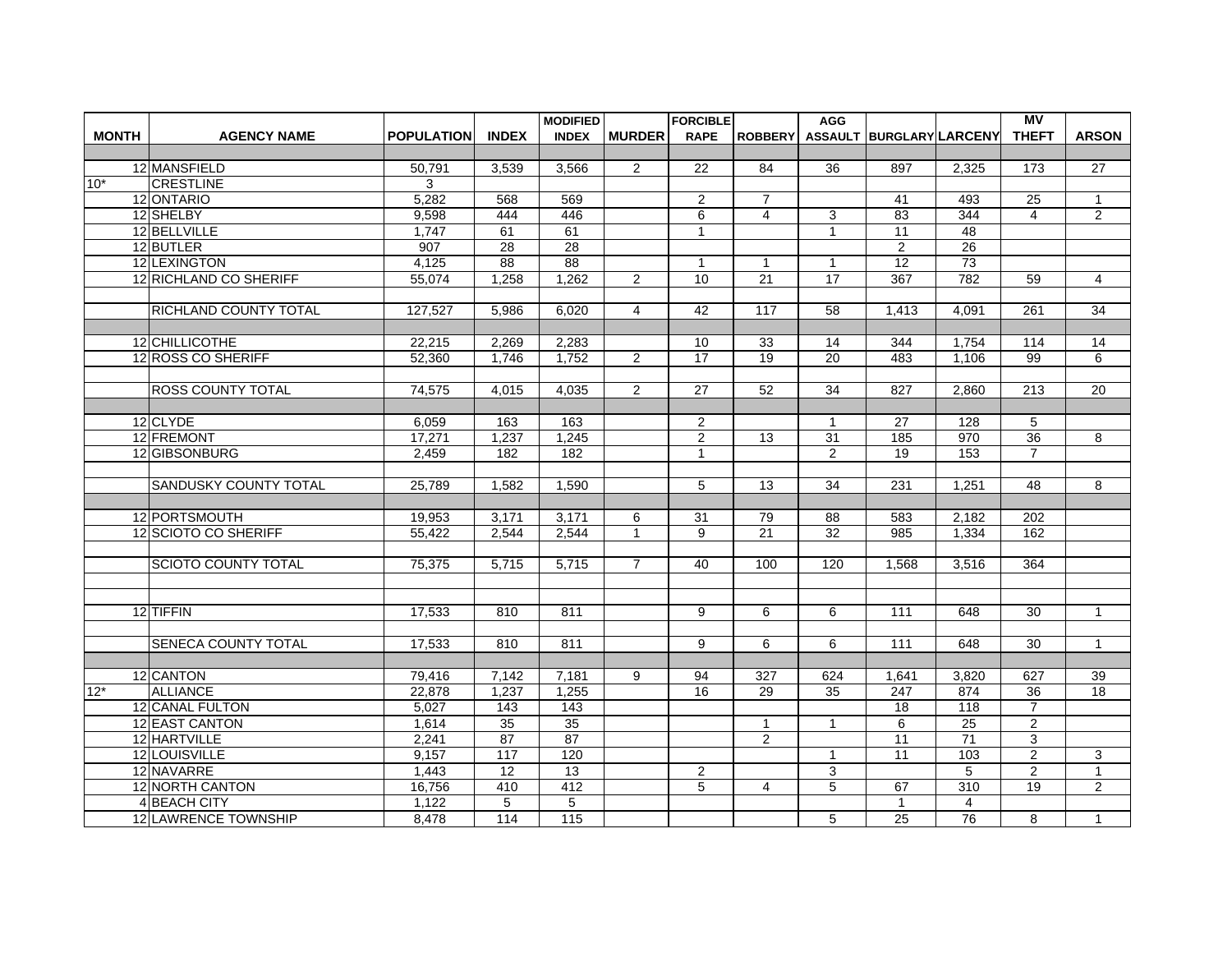|              |                              |                   |                  | <b>MODIFIED</b> |                | <b>FORCIBLE</b> |                  | <b>AGG</b>       |                          |                 | $\overline{MV}$  |                         |
|--------------|------------------------------|-------------------|------------------|-----------------|----------------|-----------------|------------------|------------------|--------------------------|-----------------|------------------|-------------------------|
| <b>MONTH</b> | <b>AGENCY NAME</b>           | <b>POPULATION</b> | <b>INDEX</b>     | <b>INDEX</b>    | <b>MURDER</b>  | <b>RAPE</b>     | <b>ROBBERY</b>   |                  | ASSAULT BURGLARY LARCENY |                 | <b>THEFT</b>     | <b>ARSON</b>            |
|              | 10 PERRY TOWNSHIP            | 29,020            | 586              | 589             |                |                 | 11               | 21               | 101                      | 408             | 44               | 3                       |
|              | 12 JACKSON TOWNSHIP          | 37,549            | 1,399            | 1,405           |                | 4               | 39               | 32               | 171                      | 1,133           | 20               | 6                       |
|              | 12 UNIONTOWN                 | 2,829             | 137              | 137             |                |                 |                  | 2                | 46                       | $\overline{87}$ | $\overline{2}$   |                         |
| $11*$        | <b>MAGNOLIA</b>              | 605               | 38               | 38              |                | $\mathbf{1}$    |                  | $\mathbf{1}$     | 9                        | 22              | 5                |                         |
|              | 12 STARK CO SHERIFF          | 119,806           | 3,223            | 3,242           |                | 46              | 58               | 49               | 782                      | 2,067           | $\overline{221}$ | 19                      |
|              |                              |                   |                  |                 |                |                 |                  |                  |                          |                 |                  |                         |
|              | <b>STARK COUNTY TOTAL</b>    | 337,941           | 14,685           | 14,777          | 9              | 169             | 471              | 779              | 3,136                    | 9,123           | 998              | 92                      |
|              |                              |                   |                  |                 |                |                 |                  |                  |                          |                 |                  |                         |
|              | 12 AKRON                     | 212,646           | 14.139           | 14.223          | 14             | 188             | 605              | 451              | 3,279                    | 8.071           | 1,531            | 84                      |
|              | 12 BARBERTON                 | 27,518            | 1,160            | 1,171           | 1              | 5               | 23               | 29               | 188                      | 856             | 58               | 11                      |
|              | 12 CUYAHOGA FALLS            | 50.477            | 2,092            | 2,099           | 3              | $\overline{27}$ | $\overline{23}$  | 56               | 200                      | 1,650           | 133              | $\overline{7}$          |
|              | 12 FAIRLAWN                  | 7,302             | 474              | 474             |                |                 | 3                | 3                | 21                       | 427             | 20               |                         |
|              | 12 HUDSON                    | 23,100            | 262              | 268             |                | 3               |                  | 2                | 52                       | 200             | 5                | 6                       |
|              | 12 LAKEMORE                  | 2.493             | $\overline{115}$ | 116             |                | $\overline{1}$  | 3                | $\mathbf{1}$     | 17                       | 89              | $\overline{4}$   | $\overline{1}$          |
| $12*$        | <b>MOGADORE</b>              | 3,008             | 56               | 56              |                |                 |                  | 1                | 10                       | 43              | $\overline{c}$   |                         |
| $12*$        | NORTON                       | 11,661            | 458              | 459             |                | $\overline{4}$  | 11               | 9                | 82                       | 326             | $\overline{26}$  | $\mathbf{1}$            |
|              | 12 STOW                      | 34,360            | 713              | 717             |                | 6               | $\overline{2}$   | 5                | 97                       | 585             | 18               | $\overline{\mathbf{4}}$ |
| $12*$        | <b>TALLMADGE</b>             | 16,963            | 465              | 471             | 3              | $\overline{7}$  | $\overline{7}$   | 11               | 90                       | 324             | 23               | 6                       |
|              | 12 TWINSBURG                 | 17,271            | 209              | 211             |                |                 | 6                | $\overline{13}$  | 29                       | 153             | 8                | $\overline{2}$          |
|              | 12 MUNROE FALLS              | 5,331             | 61               | 61              |                |                 |                  | $\overline{2}$   | 10                       | 49              |                  |                         |
|              | 6 PENINSULA                  | 670               | $\overline{7}$   | $\overline{7}$  |                |                 |                  |                  |                          | $\overline{7}$  |                  |                         |
|              | 12 SPRINGFIELD TOWNSHIP      | 15,584            | 976              | 985             |                | 11              | 11               | 11               | 208                      | 677             | $\overline{58}$  | 9                       |
|              | 12 COPLEY TOWNSHIP           | 13,996            | 229              | 230             |                | $\mathbf{1}$    | 9                |                  | 22                       | 186             | 11               | $\mathbf{1}$            |
|              | 12 FRANKLIN TOWNSHIP         | 14,938            | 202              | 205             | $\mathbf 1$    | $\overline{c}$  | $\overline{c}$   | $\overline{2}$   | 85                       | 104             | 6                | 3                       |
|              | 12 SUMMIT CO SHERIFF         | 54,991            | 1,416            | 1,421           |                | $\overline{21}$ | 13               | $\overline{38}$  | 283                      | 962             | 99               | $\overline{5}$          |
|              |                              |                   |                  |                 |                |                 |                  |                  |                          |                 |                  |                         |
|              | <b>SUMMIT COUNTY TOTAL</b>   | 512,309           | 23,034           | 23,174          | 22             | 276             | 718              | 634              | 4.673                    | 14.709          | 2.002            | 140                     |
|              |                              |                   |                  |                 |                |                 |                  |                  |                          |                 |                  |                         |
|              | 12 WARREN                    | 46,703            | 3,204            | 3,273           | $\overline{7}$ | 55              | 171              | 177              | 871                      | 1,627           | 296              | 69                      |
|              | 12 GIRARD                    | 10.676            | 516              | 516             |                | $\overline{c}$  | 9                | 17               | 89                       | 365             | $\overline{34}$  |                         |
|              | 12 LIBERTY TOWNSHIP          | 12,465            | 500              | 501             |                | $\overline{2}$  | 20               | 4                | 110                      | 307             | 57               | $\mathbf{1}$            |
|              | 12 HOWLAND TOWNSHIP          | 17,276            | 623              | 623             |                | $\mathbf{1}$    | 6                | 9                | 117                      | 444             | 46               |                         |
|              | 12 BROOKFIELD TOWNSHIP       | 9,970             | 297              | 298             |                |                 | 3                | 10               | 69                       | 199             | $\overline{16}$  | $\mathbf{1}$            |
|              | 12 LORDSTOWN                 | 3,668             | 68               | 68              |                |                 |                  | 5                | 15                       | 43              | 5                |                         |
|              | 12 BAZETTA TOWNSHIP          | 6,245             | 200              | 202             |                | $\mathbf{1}$    | $\overline{4}$   | 5                | 38                       | 144             | 8                | $\overline{2}$          |
|              | 12 HUBBARD TOWNSHIP          | 5,982             | 233              | 233             |                |                 | 2                | $\mathbf{1}$     | 44                       | 158             | 28               |                         |
|              | 11 NEWTON TOWNSHIP           | 4,528             | 63               | 63              |                | $\overline{c}$  |                  | $\overline{4}$   | 20                       | 33              | $\overline{4}$   |                         |
|              | 12 WARREN TOWNSHIP           | 6,401             | 313              | 313             | $\mathbf{1}$   | $\mathbf{1}$    | 8                | 63               | 76                       | 144             | 20               |                         |
|              | 12 TRUMBULL CO SHERIFF       | 54,182            | 552              | 556             |                | 3               | 3                | 17               | 154                      | 323             | 52               | $\overline{4}$          |
|              |                              |                   |                  |                 |                |                 |                  |                  |                          |                 |                  |                         |
|              | <b>TRUMBULL COUNTY TOTAL</b> | 178,096           | 6.569            | 6.646           | 8              | 67              | $\overline{226}$ | $\overline{312}$ | 1.603                    | 3.787           | 566              | $\overline{77}$         |
|              |                              |                   |                  |                 |                |                 |                  |                  |                          |                 |                  |                         |
|              | 12 DOVER                     | 12,370            | 93               | 94              |                |                 | $\mathbf{1}$     | $\overline{7}$   | 14                       | 65              | 6                | $\mathbf{1}$            |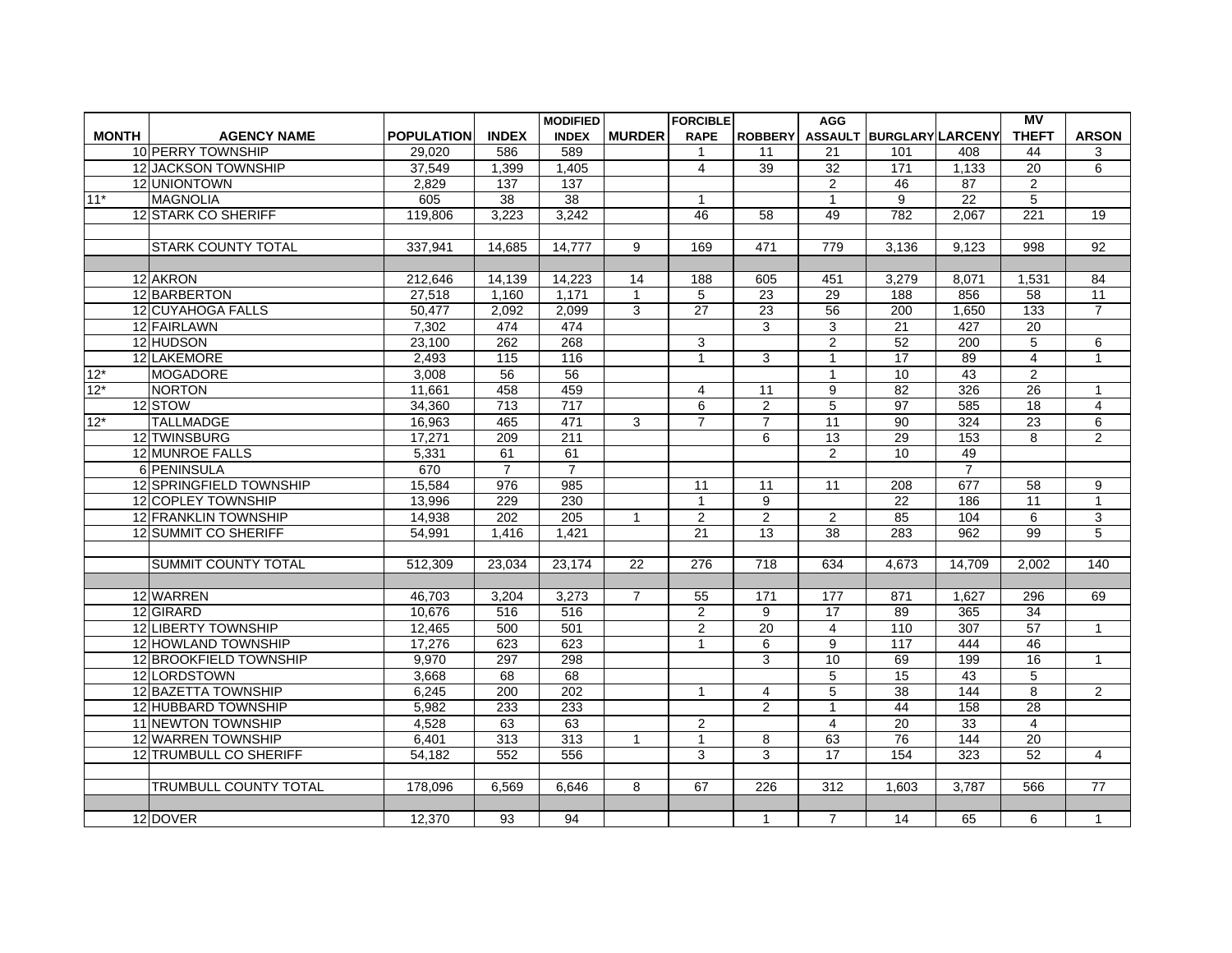|              |                            |                   |                  | <b>MODIFIED</b> |                | <b>FORCIBLE</b> |                | <b>AGG</b>     |                          |                 | <b>MV</b>       |                |
|--------------|----------------------------|-------------------|------------------|-----------------|----------------|-----------------|----------------|----------------|--------------------------|-----------------|-----------------|----------------|
| <b>MONTH</b> | <b>AGENCY NAME</b>         | <b>POPULATION</b> | <b>INDEX</b>     | <b>INDEX</b>    | <b>MURDER</b>  | <b>RAPE</b>     | <b>ROBBERY</b> |                | ASSAULT BURGLARY LARCENY |                 | <b>THEFT</b>    | <b>ARSON</b>   |
|              | 12 NEWCOMERSTOWN           | 3,981             | 127              | 128             |                |                 | 5              | 7              | 11                       | 94              | 10              | 1              |
|              | 12 NEW PHILADELPHIA        | 17,398            | 193              | 193             |                | $\overline{2}$  | 6              | 4              | 19                       | 160             | $\overline{2}$  |                |
|              | 12 UHRICHSVILLE            | 5,708             | 229              | 230             |                | $\mathbf{1}$    | $\overline{3}$ | $\overline{2}$ | 46                       | 174             | $\overline{3}$  | $\mathbf{1}$   |
|              | 3BOLIVAR                   | 904               | 4                | $\overline{4}$  |                |                 |                |                |                          | 3               | $\mathbf 1$     |                |
|              | 7 GNADENHUTTEN             | 1,290             | $\overline{12}$  | 12              |                |                 |                |                | $\mathbf{1}$             | $\overline{11}$ |                 |                |
|              | 11 STRASBURG               | 2,458             | 72               | 72              |                |                 | $\mathbf{1}$   |                | 12                       | $\overline{57}$ | $\overline{2}$  |                |
|              | 12 TUSCARAWAS CO SHERIFF   | 42,033            | 393              | 397             |                | 3               | 3              | 8              | 116                      | 215             | $\overline{48}$ | $\overline{4}$ |
|              |                            |                   |                  |                 |                |                 |                |                |                          |                 |                 |                |
|              | TUSCARAWAS COUNTY TOTAL    | 86,142            | 1,123            | 1,130           |                | 6               | 19             | 28             | 219                      | 779             | $\overline{72}$ | $\overline{7}$ |
|              |                            |                   |                  |                 |                |                 |                |                |                          |                 |                 |                |
| $12*$        | <b>DUBLIN</b>              | 250               | 5                | 5               |                |                 |                |                | $\mathbf{1}$             | $\overline{4}$  |                 |                |
| $12*$        | <b>PLAIN CITY</b>          | 1,048             | 10               | 10              |                |                 |                |                | $\mathbf{1}$             | $\overline{7}$  | $\overline{2}$  |                |
|              | 12 MARYSVILLE              | 16,278            | 542              | 549             | 1              | 6               | 4              | 3              | 108                      | 401             | $\overline{19}$ | $\overline{7}$ |
|              | 12 UNION CO SHERIFF        | 24,082            | 398              | 398             |                | 3               | $\mathbf{1}$   | $\overline{7}$ | 102                      | 267             | $\overline{18}$ |                |
|              |                            |                   |                  |                 |                |                 |                |                |                          |                 |                 |                |
|              | UNION COUNTY TOTAL         | 41.658            | 955              | 962             | 1              | 9               | 5              | 10             | 212                      | 679             | $\overline{39}$ | $\overline{7}$ |
|              |                            |                   |                  |                 |                |                 |                |                |                          |                 |                 |                |
|              | 12 VAN WERT                | 10,621            | 522              | 525             |                | 9               | 4              | 12             | 88                       | 381             | 28              | 3              |
|              | 12 VAN WERT CO SHERIFF     | 18.715            | $\overline{240}$ | 241             |                | $\mathbf{1}$    | $\mathbf{1}$   | $\mathbf{1}$   | 85                       | 134             | $\overline{18}$ | $\mathbf{1}$   |
|              |                            |                   |                  |                 |                |                 |                |                |                          |                 |                 |                |
|              | VAN WERT COUNTY TOTAL      | 29,336            | 762              | 766             |                | 10              | 5              | 13             | 173                      | 515             | 46              | $\overline{4}$ |
|              |                            |                   |                  |                 |                |                 |                |                |                          |                 |                 |                |
|              | 12 VINTON CO SHERIFF       | 13,258            | 430              | 430             | $\mathbf{1}$   |                 | $\mathbf{1}$   | 1              | 176                      | 205             | 46              |                |
|              |                            |                   |                  |                 |                |                 |                |                |                          |                 |                 |                |
|              | <b>VINTON COUNTY TOTAL</b> | 13.258            | 430              | 430             | $\mathbf{1}$   |                 | $\mathbf{1}$   | $\mathbf{1}$   | 176                      | 205             | 46              |                |
|              |                            |                   |                  |                 |                |                 |                |                |                          |                 |                 |                |
| $12*$        | <b>MIDDLETOWN</b>          | 2,209             | 151              | 151             |                | 1               | $\overline{2}$ | 3              | 30                       | 109             | 6               |                |
| $12*$        | <b>MONROE</b>              | 50                | $\overline{2}$   | 2               |                |                 |                |                |                          | 2               |                 |                |
|              | 12 FRANKLIN                | 12,089            | 738              | 741             |                | 5               | 10             | 15             | 145                      | 527             | 36              | 3              |
|              | 12 LEBANON                 | 18,804            | 607              | 607             |                | 4               | $\overline{4}$ | 14             | 117                      | 441             | $\overline{27}$ |                |
| $12*$        | <b>CARLISLE</b>            | 5,229             | 94               | $\overline{95}$ |                | $\overline{2}$  |                | 6              | 12                       | 63              | $\overline{11}$ | $\mathbf{1}$   |
| $12*$        | <b>SPRINGBORO</b>          | 14,858            | 242              | 242             |                | $\overline{7}$  | $\overline{4}$ | $\overline{7}$ | 33                       | 182             | 9               |                |
|              | 12 WAYNESVILLE             | 2,839             | 55               | 55              |                |                 |                | 4              | 8                        | 40              | 3               |                |
|              | 2 CLEARCREEK TOWNSHIP      | 10,431            | 20               | $\overline{20}$ |                |                 |                | $\overline{2}$ | $\overline{4}$           | $\overline{14}$ |                 |                |
|              | 5 WARREN CO SHERIFF        | 87,952            | 475              | 479             |                | 3               | 3              | 8              | 92                       | 344             | $\overline{25}$ | $\overline{4}$ |
|              |                            |                   |                  |                 |                |                 |                |                |                          |                 |                 |                |
|              | <b>WARREN COUNTY TOTAL</b> | 154,461           | 2.384            | 2,392           |                | 22              | 23             | 59             | 441                      | 1.722           | 117             | 8              |
|              |                            |                   |                  |                 |                |                 |                |                |                          |                 |                 |                |
|              | 12 MARIETTA                | 14,063            | 546              | 546             |                | 10              | 15             | 15             | 73                       | 408             | 25              |                |
|              | 12 BELPRE                  | 6.583             | 136              | 136             |                |                 | $\mathbf{1}$   | $\overline{4}$ | $\overline{21}$          | 104             | 6               |                |
|              | 11 MARIETTA COLLEGE        |                   | 54               | 56              |                |                 |                |                | $\overline{26}$          | $\overline{28}$ |                 | $\overline{2}$ |
|              | 12 WASHINGTON CO SHERIFF   | 39,153            | 569              | 577             | $\overline{2}$ | 22              | 5              | 15             | 156                      | 340             | 29              | 8              |
|              |                            |                   |                  |                 |                |                 |                |                |                          |                 |                 |                |